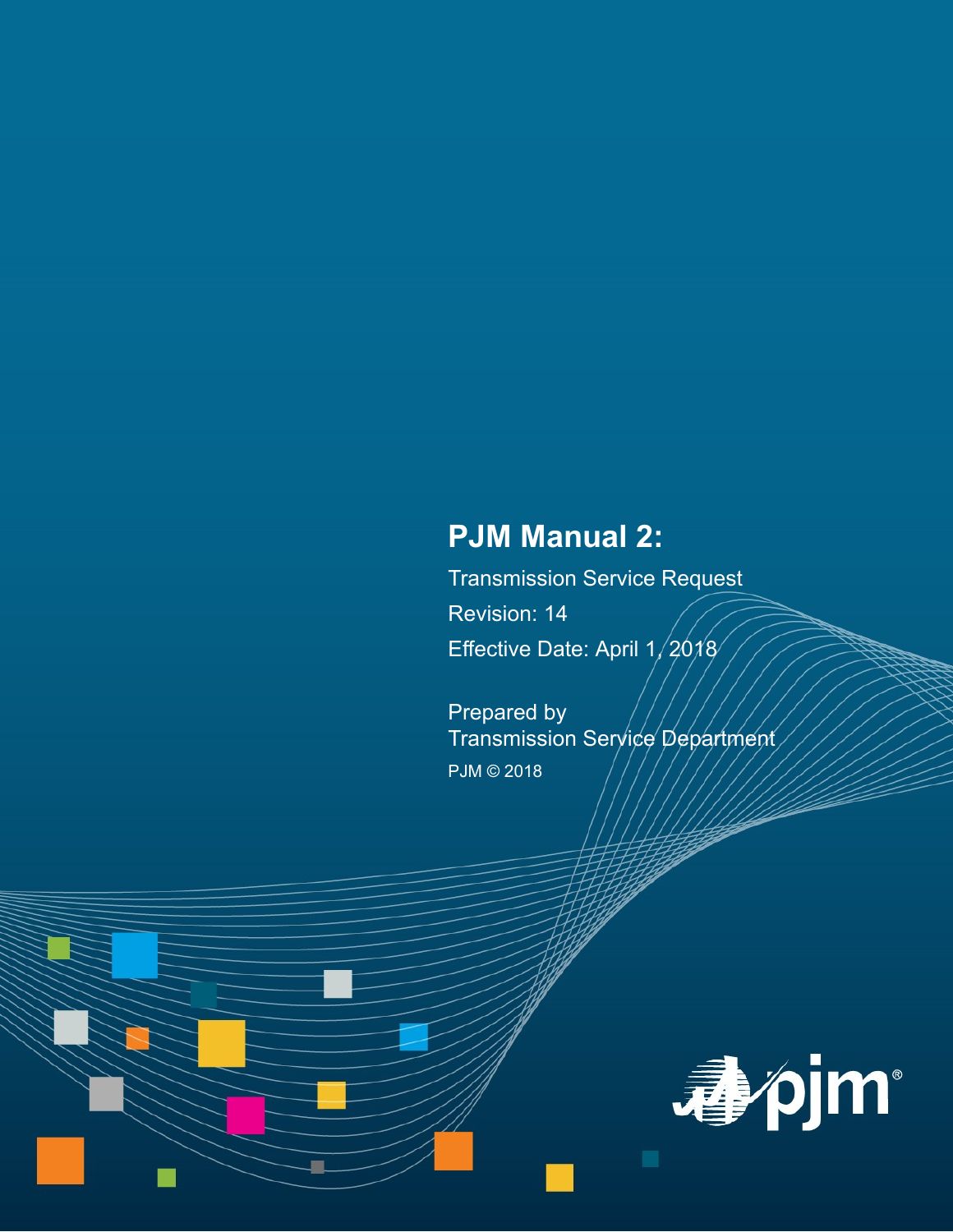

# **Table of Contents**

| Section 1: Transmission Service Request Process 10                          |  |
|-----------------------------------------------------------------------------|--|
|                                                                             |  |
|                                                                             |  |
|                                                                             |  |
|                                                                             |  |
|                                                                             |  |
|                                                                             |  |
|                                                                             |  |
|                                                                             |  |
|                                                                             |  |
| 1.3.5 Non-Designated Resource Delivery to Designated Loads 14               |  |
|                                                                             |  |
|                                                                             |  |
|                                                                             |  |
|                                                                             |  |
| Section 2: Available Transfer Capability Calculations16                     |  |
|                                                                             |  |
|                                                                             |  |
| 2.2.1 Financial Transmission Rights (FTRs)/Auction Revenue Rights (ARRs) 17 |  |
|                                                                             |  |
|                                                                             |  |
|                                                                             |  |
|                                                                             |  |
|                                                                             |  |
|                                                                             |  |
|                                                                             |  |
|                                                                             |  |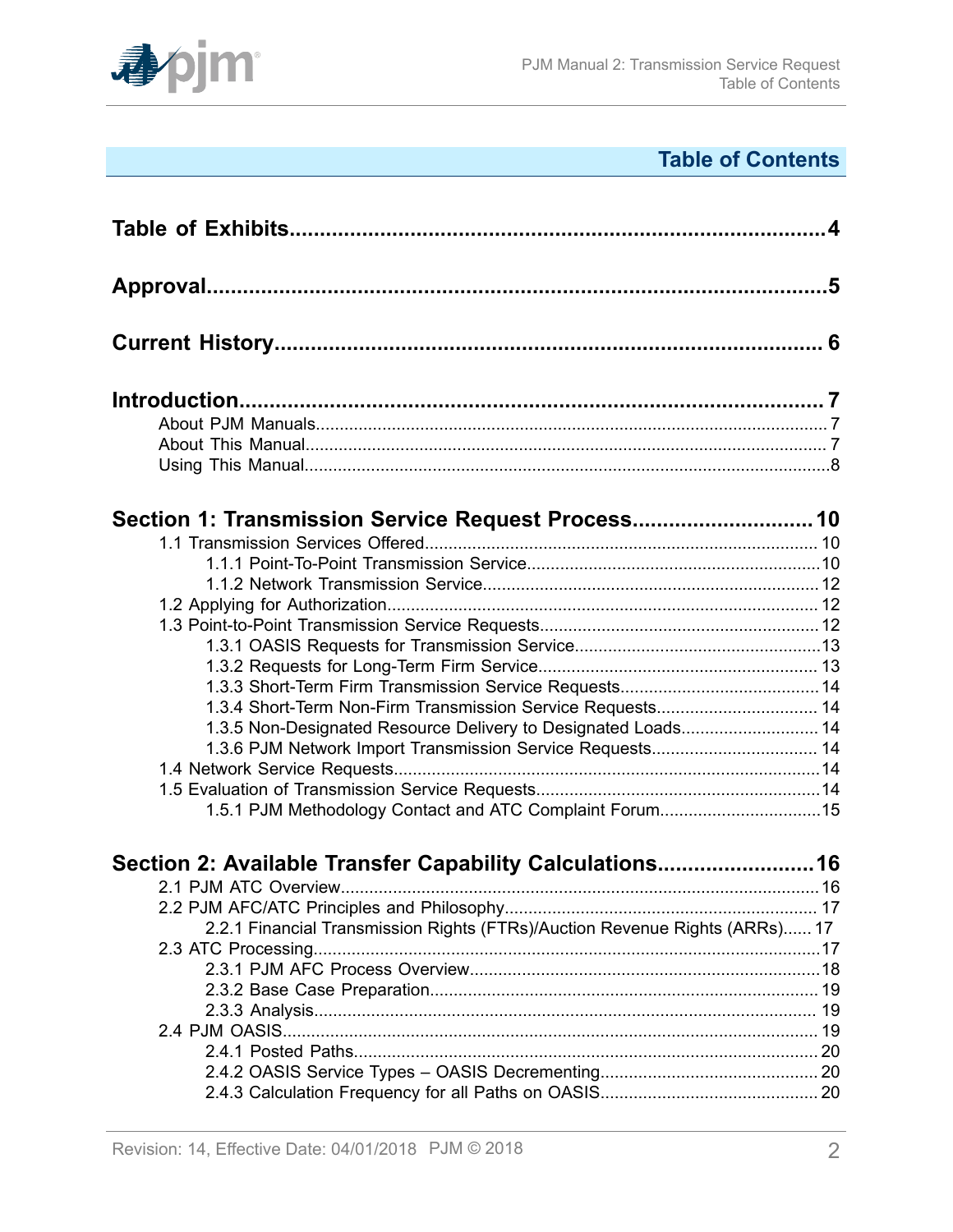

# **Section 3: Firm [Transmission](#page-22-0) Feasibility Study For Long Term Firm Transmission Service Request Evaluation [Process..........................23](#page-22-0)**

| 3.2 Available Share of Total Flowgate Capability (ASTFC) Screening24 |  |
|----------------------------------------------------------------------|--|
|                                                                      |  |
|                                                                      |  |
|                                                                      |  |
|                                                                      |  |
|                                                                      |  |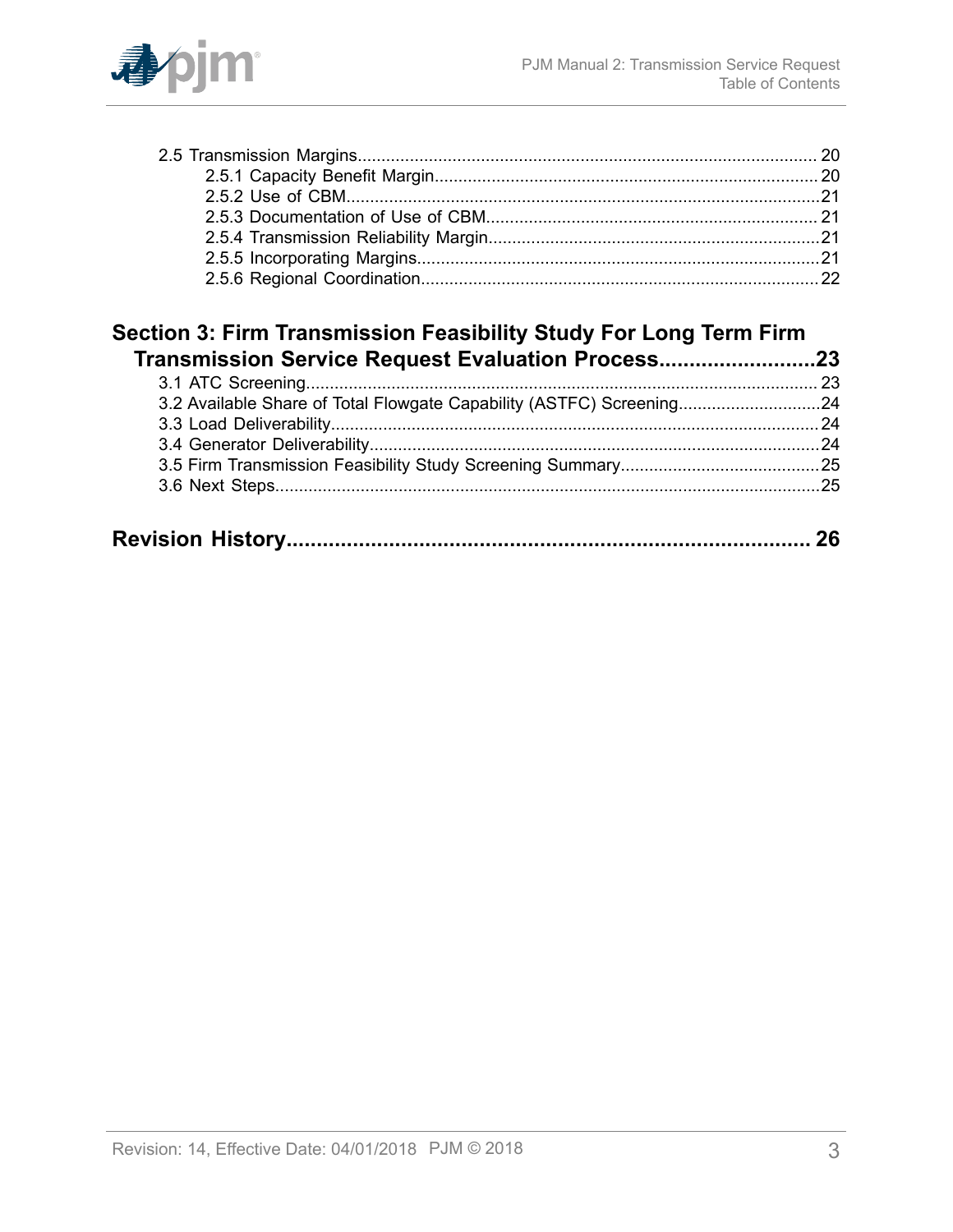

# **Table of Exhibits**

<span id="page-3-0"></span>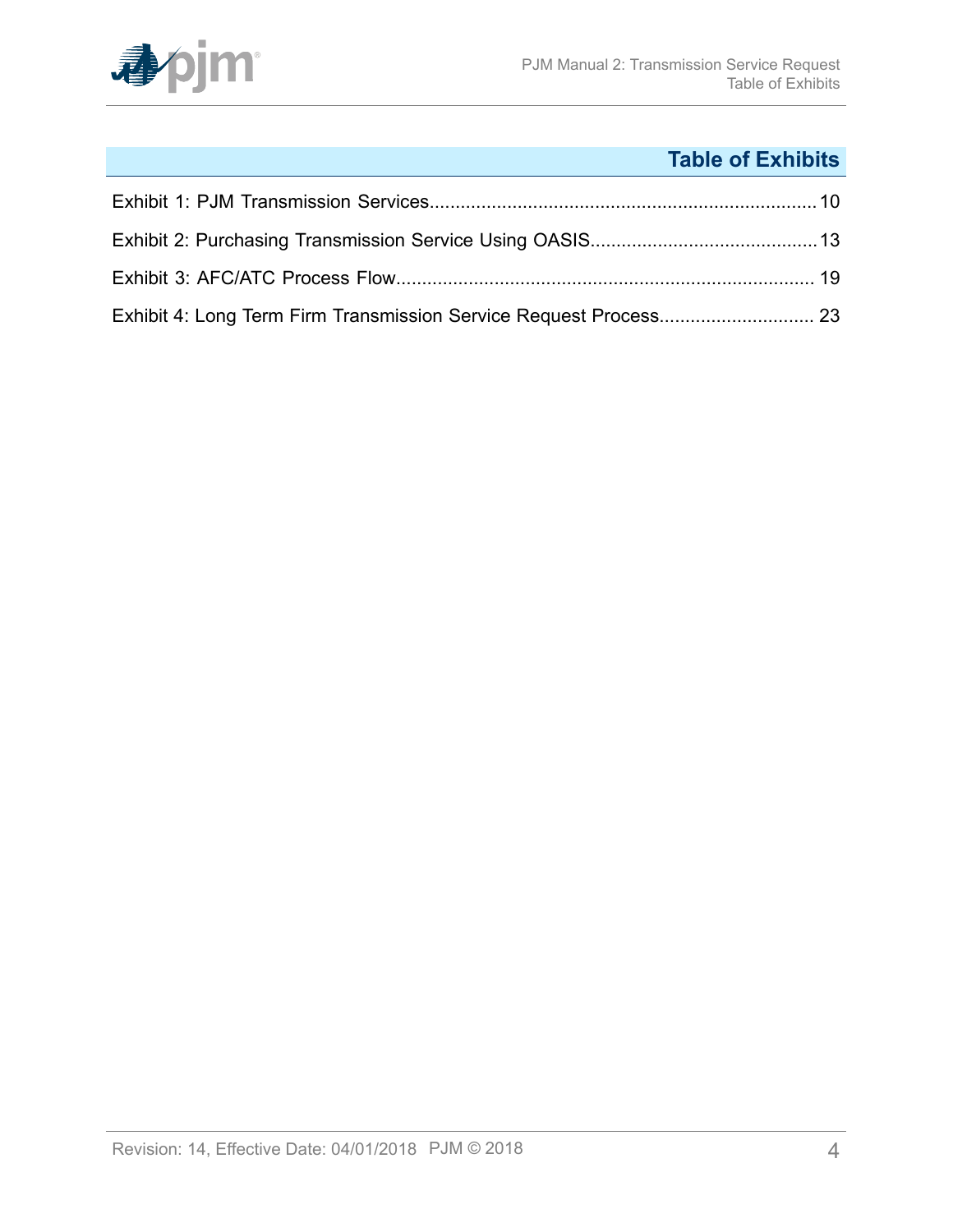

# <span id="page-4-0"></span>**Approval**

Approval Date: 03/08/2018 Effective Date: 04/01/2018

Rich Souder, Manager

Transmission Service Department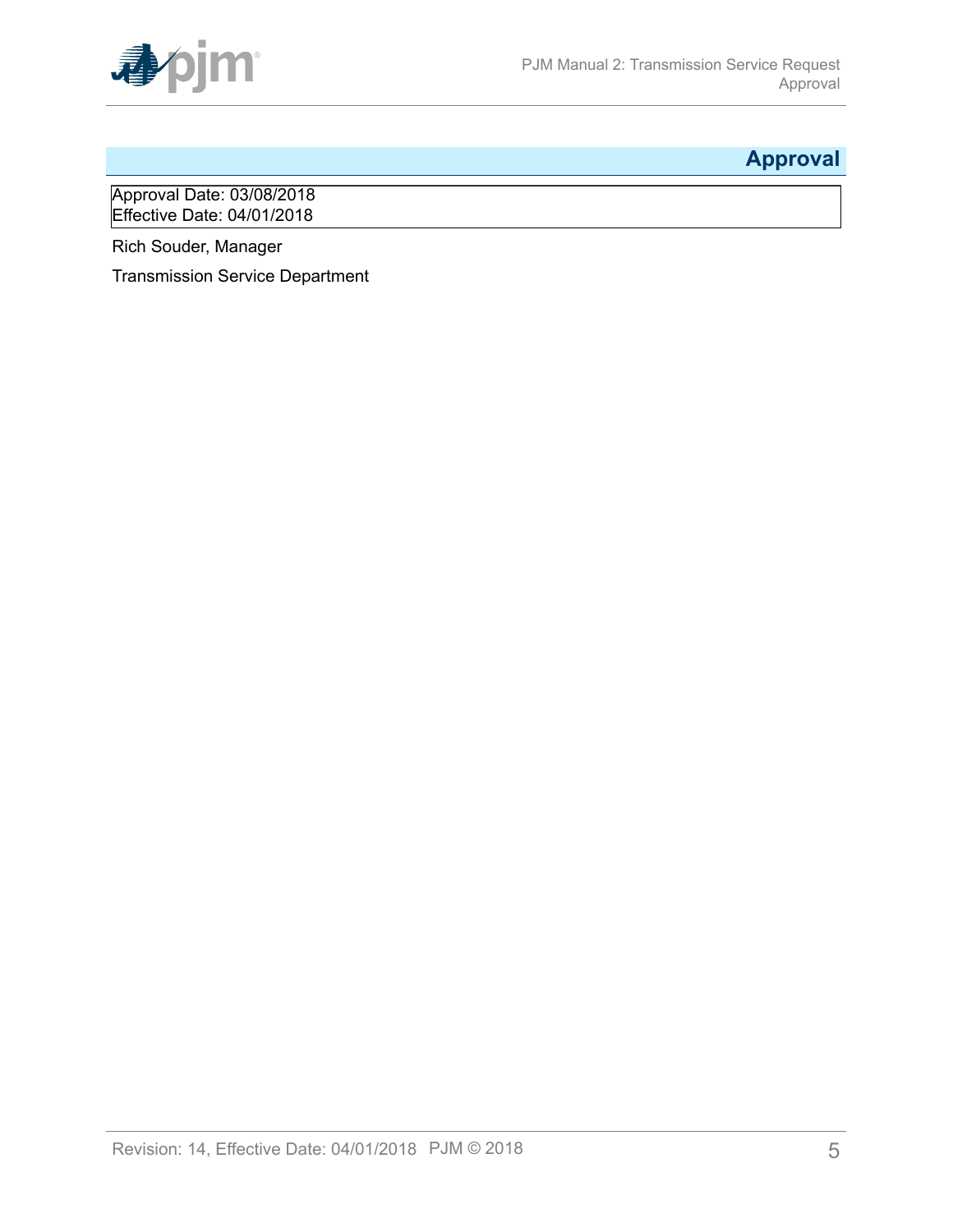

# <span id="page-5-0"></span>**Current History**

#### **Administrative Change (06/05/2019):**

- Updated 'About this Manual' section to reflect PJM Member Relations as the point of contact involved in the transmission service process
- Updated PJM Member Relations contact information within Section 1.1
- Updated PJM Member Relations contact information within Section 1.2
- Updated PJM Member Relations contact information within Section 1.5.1

#### **Revision 14 (04/01/2018):**

- Cover to Cover Periodic Review
- Various administrative changes to fix hyperlinks, clarify wording and update point of contact references
- Updates to Section 1.3.2 and throughout Section 3 to reflect replacement of Initial Study with Firm Transmission Feasibility Study within the Long Term Firm Transmission Service evaluation process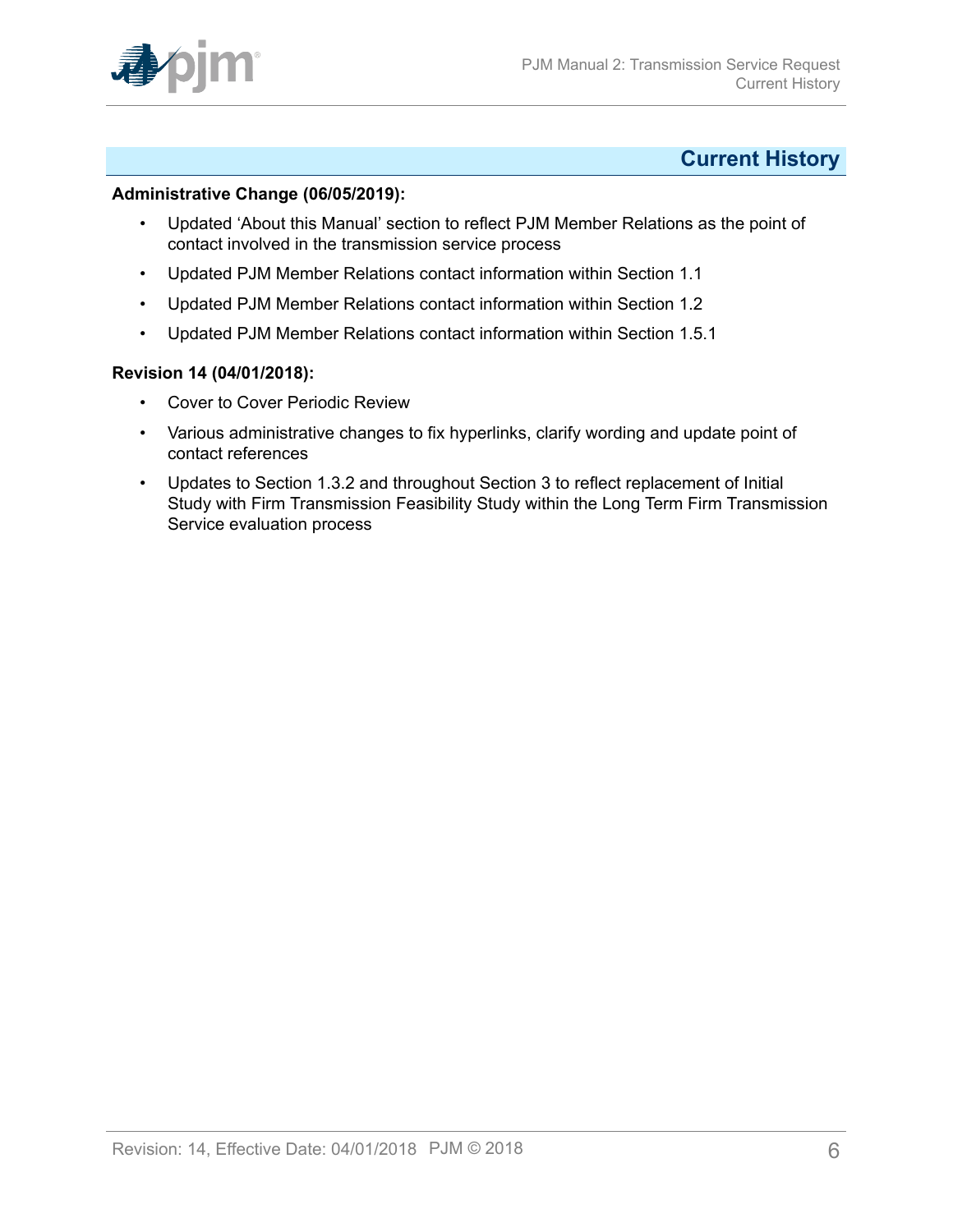

## <span id="page-6-0"></span>**Introduction**

In this Introduction, you will find the following information:

- What you can expect from PJM Manuals in general (see "About PJM Manuals").
- What you can expect from this PJM Manual (see "About This Manual").
- How to use this manual (see "Using This Manual").

# <span id="page-6-1"></span>**About PJM Manuals**

The PJM Manuals are the instructions, rules, procedures, and guidelines established by PJM for the operation, planning, and accounting requirements of PJM and PJM Energy Market. The manuals are grouped under the following categories:

- **Transmission**
- PJM Energy Market
- Generation and Transmission interconnection
- Reserve
- Accounting and Billing
- PJM administrative services

For a complete list of all PJM manuals, go to the Library section on PJM.com.

# <span id="page-6-2"></span>**About This Manual**

The *PJM Manual for Transmission Service Request* is one of the manuals within the series of Transmission manuals. This manual focuses on the process of the Transmission Customer's requests for transmission service. It includes a description of the calculations, assessment, and studies by PJM required to process the requests for transmission service and determine the adequacy of the PJM RTO transmission service facilities to accommodate the request.

The *PJM Manual for Transmission Service Request* consists of three sections. The sections are listed in the table of contents beginning on page 2.

The intended audiences for The PJM Manual for Transmission Service Request are:

- *Transmission Customers* Both PJM Members and Load Serving Entities (LSE) who purchase transmission service.
- *PJM Member Relations* This department may be involved in the transmission service application process.
- *PJM Transmission Service Department staff* This department is responsible for processing the transmission service requests, ATC calculations, and the associated system studies. This department is also responsible for PJM OASIS.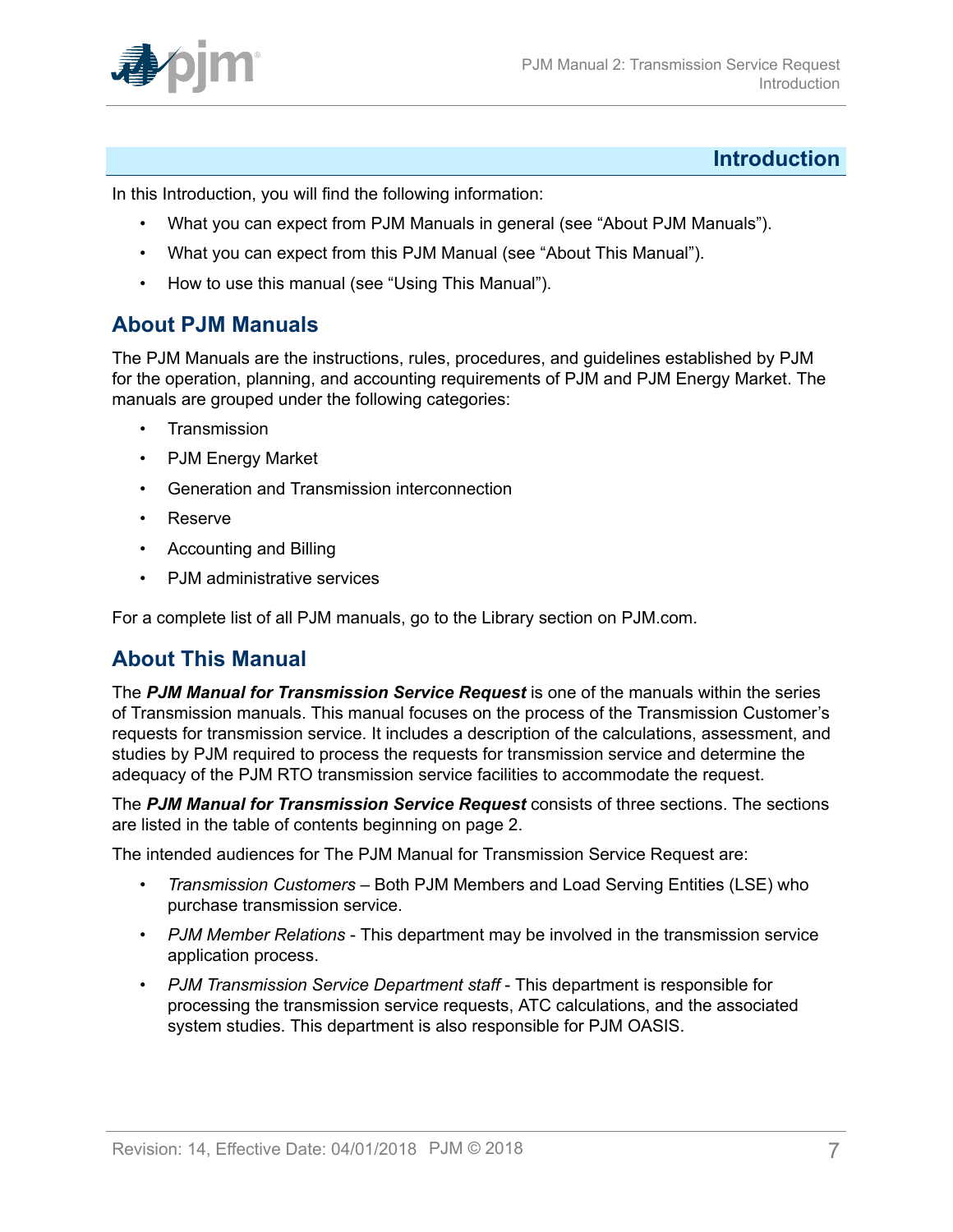

### **References**

The references to other documents that provide background or additional detail directly related to The *PJM Manual for Transmission Service Request* are:

- Open Access Transmission Tariff (OATT) [http://www.pjm.com/directory/merged-tariffs/](http://www.pjm.com/directory/merged-tariffs/oatt.pdf) [oatt.pdf](http://www.pjm.com/directory/merged-tariffs/oatt.pdf)
- Open Access Transmission Tariff Accounting Manual 27 [http://www.pjm.com/~/media/](http://www.pjm.com/~/media/documents/manuals/m27.ashx) [documents/manuals/m27.ashx](http://www.pjm.com/~/media/documents/manuals/m27.ashx)
- PJM OASIS User Guide [http://www.pjm.com/markets-and-operations/etools/oasis/oasis](http://www.pjm.com/markets-and-operations/etools/oasis/oasis-user-guide.aspx)[user-guide.aspx](http://www.pjm.com/markets-and-operations/etools/oasis/oasis-user-guide.aspx)
- PJM OASIS http://oasis.pim.com
- PJM Regional Practices [http://www.pjm.com/~/media/etools/oasis/regional-practices](http://www.pjm.com/~/media/etools/oasis/regional-practices-clean-pdf.ashx)[clean-pdf.ashx](http://www.pjm.com/~/media/etools/oasis/regional-practices-clean-pdf.ashx)
- Midwest ISO -PJM Joint Operating Agreement (JOA)
- Midwest ISO, PJM, and TVA Joint Reliability Coordination Agreement (JRCA)
- NYISO-PJM Joint Operating Agreement (JOA)
- PEC-PJM Joint Operating Agreement (JOA)
- PJM Manual 6, Financial Transmission Rights [http://www.pjm.com/~/media/documents/](http://www.pjm.com/~/media/documents/manuals/m06.ashx) [manuals/m06.ashx](http://www.pjm.com/~/media/documents/manuals/m06.ashx)
- Available Transmission Capability Implementation Document (ATCID) [ftp://ftp.pjm.com/](#page-0-0) [oasis/ATCID.pdf](#page-0-0)
- Capacity Benefit Margin Implementation Document (CBMID) [ftp://ftp.pjm.com/oasis/](#page-0-0) [CBMID.pdf](#page-0-0)
- Transmission Reliability Margin Implementation Document (TRMID) [ftp://ftp.pjm.com/](#page-0-0) [oasis/TRMID.pdf](#page-0-0)
- PJM Manual 14A, Generation and Transmission Interconnection Process [http://](http://www.pjm.com/~/media/documents/manuals/m14a.ashx) [www.pjm.com/~/media/documents/manuals/m14a.ashx](http://www.pjm.com/~/media/documents/manuals/m14a.ashx)
- PJM Manual 14B, PJM Region Transmission Planning Process [http://www.pjm.com/~/](http://www.pjm.com/~/media/documents/manuals/m14b.ashx) [media/documents/manuals/m14b.ashx](http://www.pjm.com/~/media/documents/manuals/m14b.ashx)
- PJM Manual 14E, Additional Information for Upgrade and Transmission Interconnection Projects -<http://www.pjm.com/~/media/documents/manuals/m14e.ashx>

# <span id="page-7-0"></span>**Using This Manual**

We believe that explaining concepts is just as important as presenting the procedures. This philosophy is reflected in the way we organize the material in this manual. We start each section with an overview. Then, we present details, procedures or references to procedures found in other PJM manuals.

### **What You Will Find In This Manual**

• A table of contents that lists two levels of subheadings within each of the sections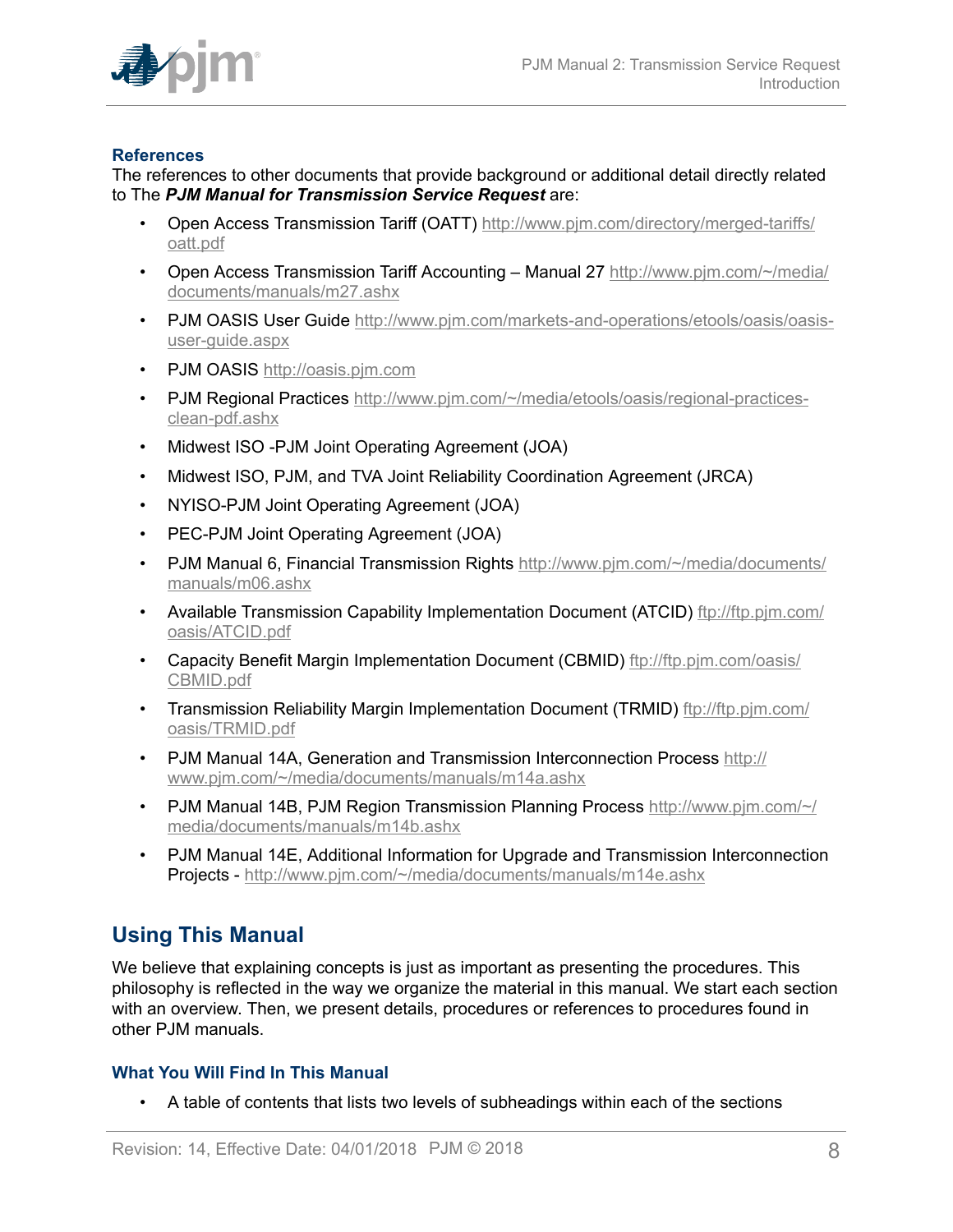

- An approval page that lists the required approvals and a brief outline of the current revision
- Sections containing the specific guidelines, requirements, or procedures including PJM actions and PJM Member actions
- A section at the end detailing all previous revisions of this PJM Manual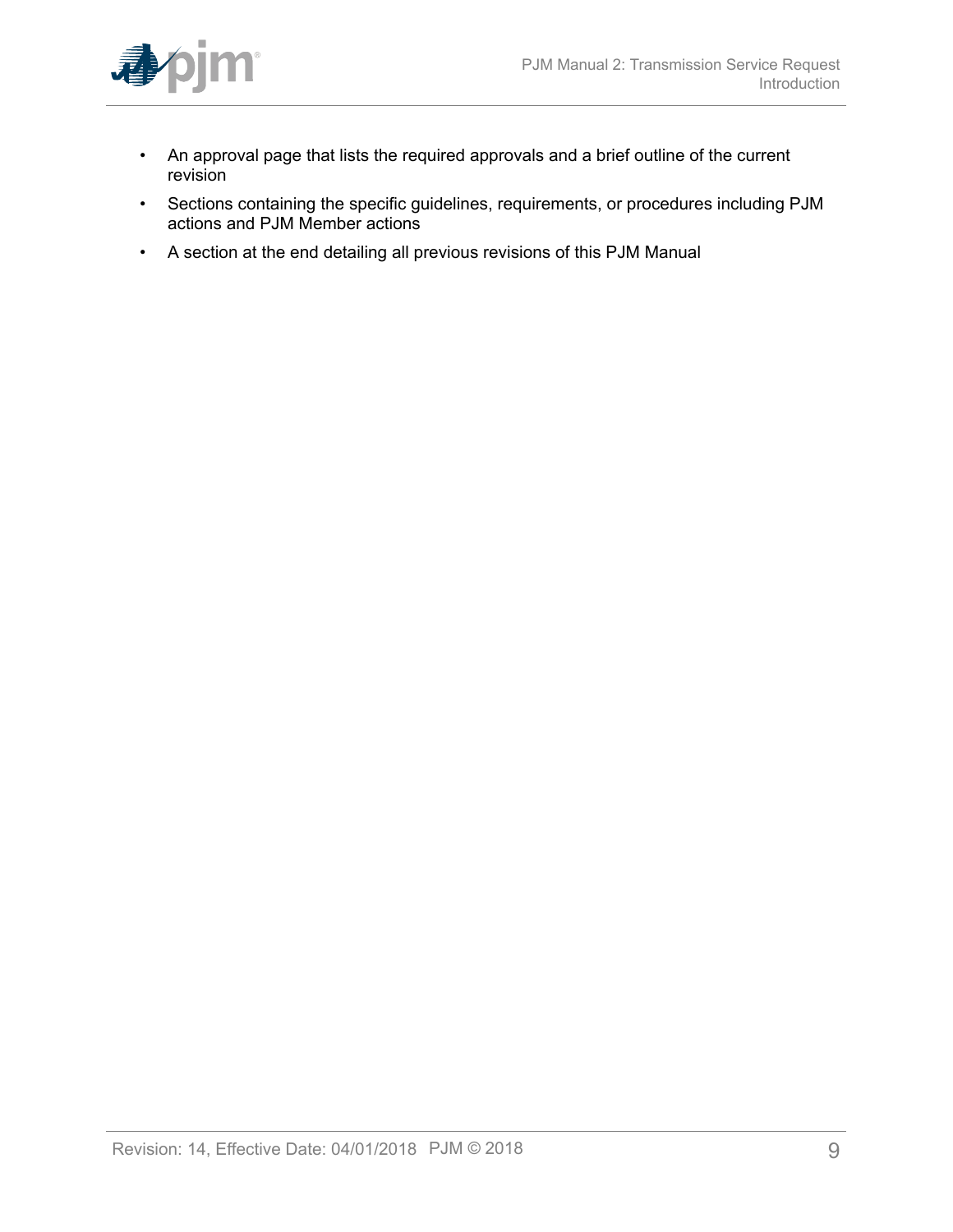

## <span id="page-9-0"></span>**Section 1: Transmission Service Request Process**

In this section you will find the following information:

- A description of the services offered (see "*Transmission Services Offered*").
- A description of the process to become eligible for services (see "*Applying for Authorization*").
- How to request transmission service (see "Point-to-Point Transmission Service Requests" and "Network Service Requests").
- How transmission service requests are evaluated (see "*Evaluation of Transmission Service Requests*").

# <span id="page-9-1"></span>**1.1 Transmission Services Offered**

(Reference NERC standard MOD-001-1a)

The transmission services available to eligible customers are listed in PJM Open Access Transmission Tariff (OATT). Customers make requests to PJM on the PJM OASIS for the desired transmission services. PJM evaluates each Transmission Service Request to determine the impact to the system and accepts or refuses the request for the transmission service. Questions or requests for information regarding transmission service must be made to PJM Member Relations at 610-666-8980 or [custsvc@pjm.com](mailto:custsvc@pjm.com).

<span id="page-9-3"></span>The exhibit below lists the transmission services available for PJM RTO.



*Exhibit 1: PJM Transmission Services*

### <span id="page-9-2"></span>**1.1.1 Point-To-Point Transmission Service**

Point-to-Point Transmission Service is the use of transmission facilities for the transmission of capacity and energy between a Point of Receipt (POR) and a Point of Delivery (POD). In the PJM Open Access Transmission Tariff, Firm and Non-Firm Point-to-Point transmission service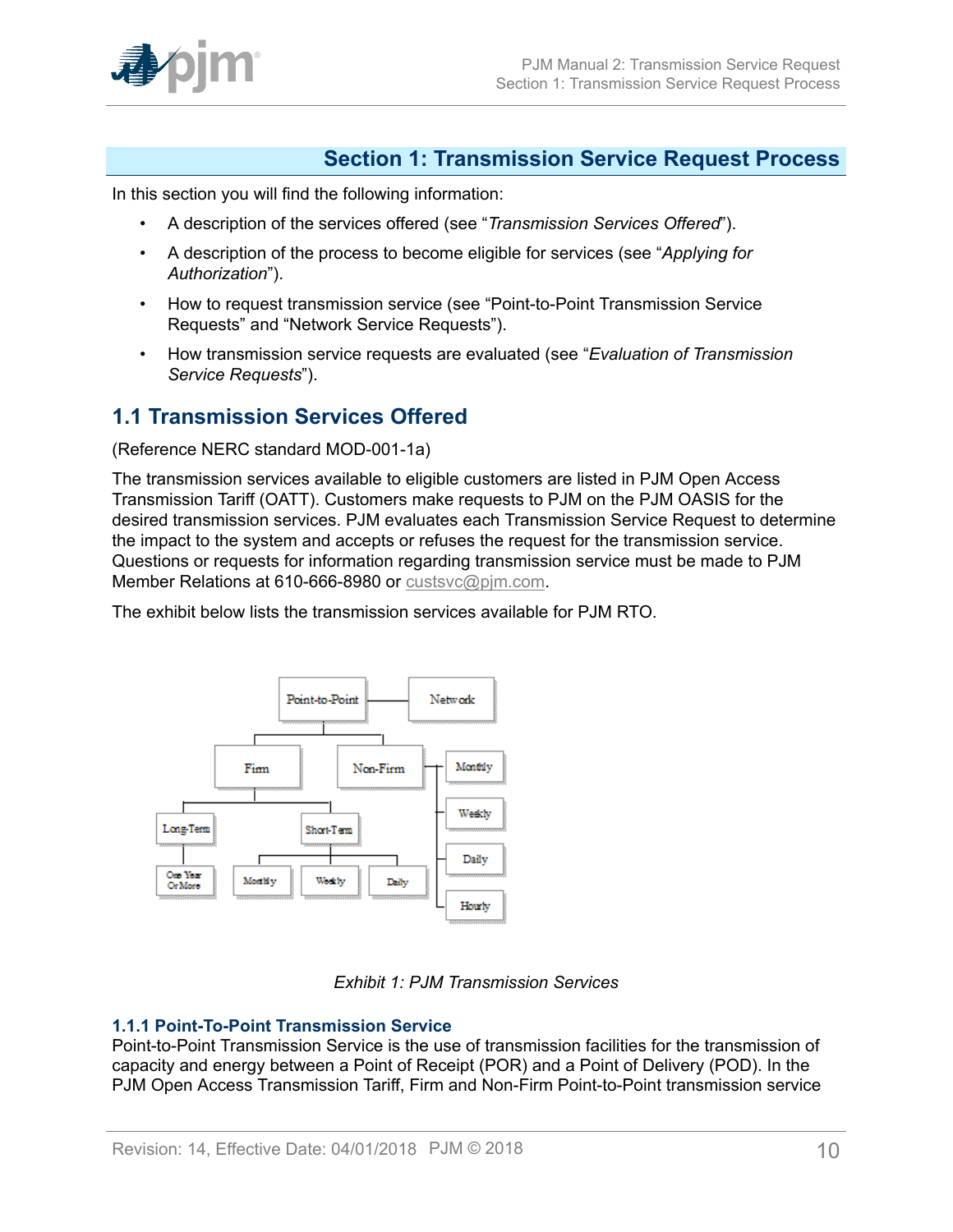

are offered for terms of various durations. Point-to-Point transmission service can be used for the transmission of capacity and/or energy into, out of, through or within the PJM RTO.

### **Firm Point-To-Point Transmission Service**

Firm transmission service is reserved and/or scheduled between specified Points of Receipt and Delivery. The minimum term of Firm Point-To-Point Transmission Service is one day. The maximum term of Firm Point-to-Point transmission service is determined based on available transfer capability for future periods and is specified in the Service Agreement. Firm Point-To-Point Transmission Service has reservation priority over Non-Firm Point-To-Point Transmission Service. Financial Transmission Rights (FTR) may be requested when reserving Firm Point-to-Point Transmission Service. See PJM Manual 06, *Financial Transmission Rights* for details.

There are two categories of Firm Point-to-Point Transmission Service:

• Long-Term Firm Point-To-Point Transmission Service

Long-Term Firm Point-To-Point Transmission Service has a term of one year or more. Long-Term Firm Point-To-Point Transmission Service is available on a first-come, firstserved basis (i.e., in the order in which each transmission customer reserves service). Long-Term Firm Point-To-Point Transmission Service has equal reservation priority with Native Load Customers and Network Customers.

• Short-Term Firm Point-To-Point Transmission Service

Short-Term Firm Point-To-Point Transmission Service has a term of less than one year, is available on a first-come-first-served-basis, and is subservient to Long-Term Firm Service. A transmission customer taking FIRM transmission service may elect to change its Points of Receipt and Delivery to obtain service on a Non-Firm basis consistent with the terms of section 22.1 of the PJM Tariff. A customer requesting a modification of the Points of Receipt or Delivery of a Firm service request on a non-firm basis must submit a day-Secondary request on the OASIS by noon one business day in advance (note: Secondary service is offered only on a daily basis).

#### **Non-Firm Point-To-Point Transmission Service**

Non-Firm Point-To-Point Transmission Service is available from transmission capability in excess of that needed for reliable service to Native Load Customers, Network Customers, and other Transmission Customers taking Long-Term and Short-Term Firm Point-To-Point Transmission Service.

Non-Firm Transmission Service is reserved and/or scheduled between specified Points of Receipt and Delivery. Non-Firm Point-To-Point Transmission Service is available for the following periods:

- hourly
- daily
- weekly
- monthly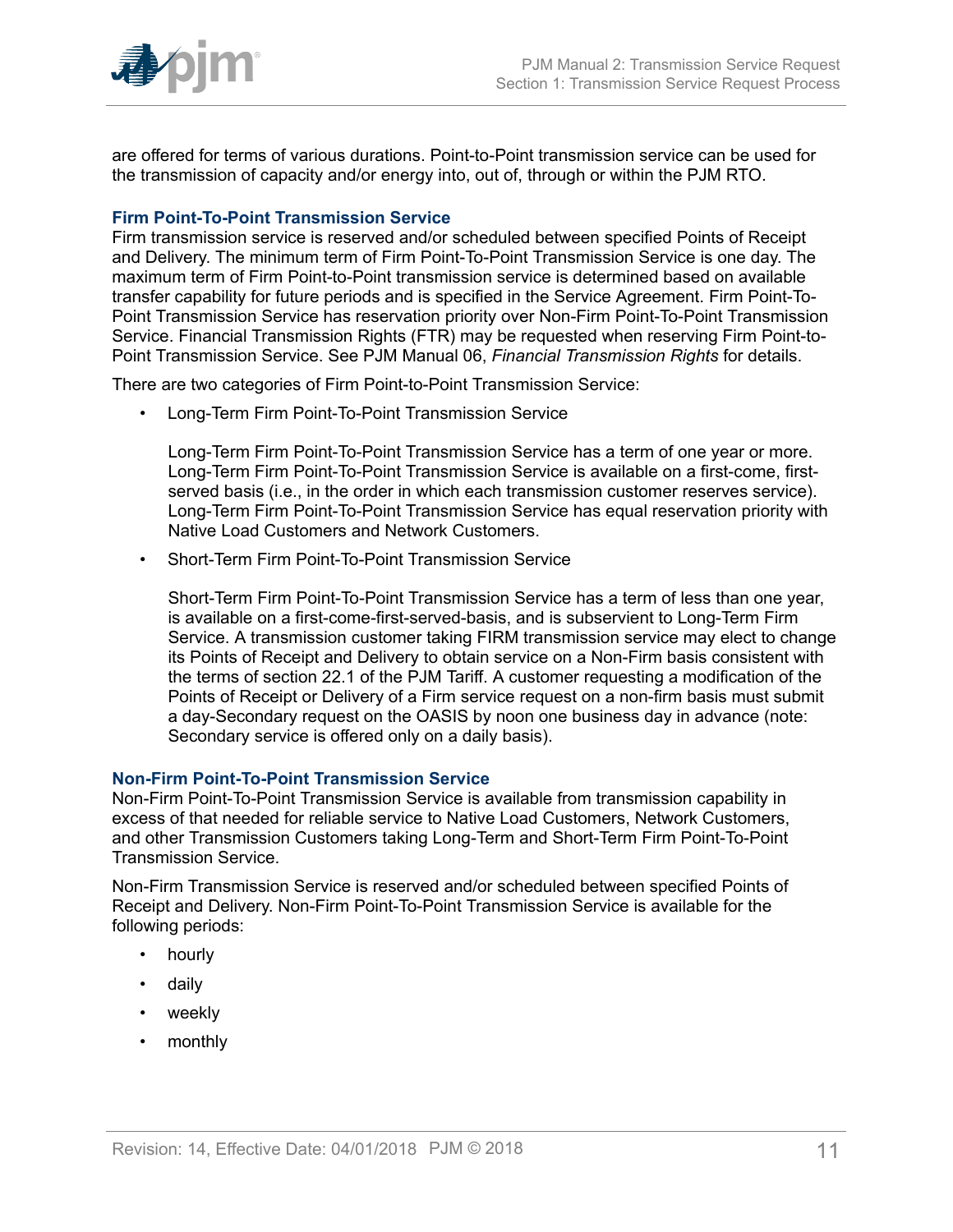

## <span id="page-11-0"></span>**1.1.2 Network Transmission Service**

Network Transmission Service (PJM Network Integration Transmission Service) allows network customers to utilize their network resources to serve their network load located in the PJM RTO. The customer purchasing Network Transmission Service must also obtain or provide Ancillary Services.

Network Transmission Service is used for the transmission of capacity and energy from network resources within or deliverable to PJM RTO and energy from the PJM energy market to network loads. Each network customer can integrate its current and planned network resources to serve its network load in a manner comparable to that in which Load Serving Entities who are also transmission owners utilize PJM RTO Transmission Service Facilities to serve their native load customers. Network Transmission Service also may be used by a network customer to deliver economy energy purchases to its network load from non-designated resources.

PJM plans and coordinates with the transmission owners for the enhancement, expansion, operation and maintenance of PJM RTO transmission service facilities in order to provide all network customers with Network Transmission Service.

# <span id="page-11-1"></span>**1.2 Applying for Authorization**

To become an eligible transmission service customer, a Transmission Service Agreement (TSA) must be prepared by PJM, signed by the applicant, and approved by the FERC. In addition, a credit worthiness check must be completed. The eligibility process consists of the following steps:

- Step One The Transmission Service Application Form, consisting of a cover letter, various Forms of Agreement for Transmission Service, a Transmission Service Agreement, and a credit worthiness form is available on the PJM home page. Questions concerning the application/authorization process should be directed to PJM Member Relations at 610-666-8980 or [custsvc@pjm.com.](mailto:custsvc@pjm.com)
- Step Two Complete the application form and return it to PJM Member Relations at [custsvc@pjm.com](mailto:custsvc@pjm.com).
- Step Three If an application is approved, PJM files the original blanket agreement with FERC, either Attachment A (Firm Point To Point), Attachment B (Non-Firm Point-To-Point), Attachment F (Network Integration Transmission Service), or Attachment F1 (Network Integration Transmission Service under State Requirement Retail Access Programs), depending on the service desired. PJM enables access to PJM's OASIS and notifies the customer.
- Step Four If the application is not approved by PJM, the applicant is notified.

# <span id="page-11-2"></span>**1.3 Point-to-Point Transmission Service Requests**

All Point-to-Point Transmission Service requests must be made on the PJM OASIS. Information including path-name, Point of Delivery, Point of Receipt, source, sink, time interval, capacity, capacity type, start date/time and stop date/time must be identified with each request. More details on procedures for making a transmission service request via the PJM OASIS are contained in the PJM OASIS Users Guide at [\(http://www.pjm.com/markets-and-operations/](http://www.pjm.com/markets-and-operations/etools/oasis/oasis-user-guide.aspx) [etools/oasis/oasis-user-guide.aspx\)](http://www.pjm.com/markets-and-operations/etools/oasis/oasis-user-guide.aspx). In addition, a written application must be submitted to PJM for long-term firm requests.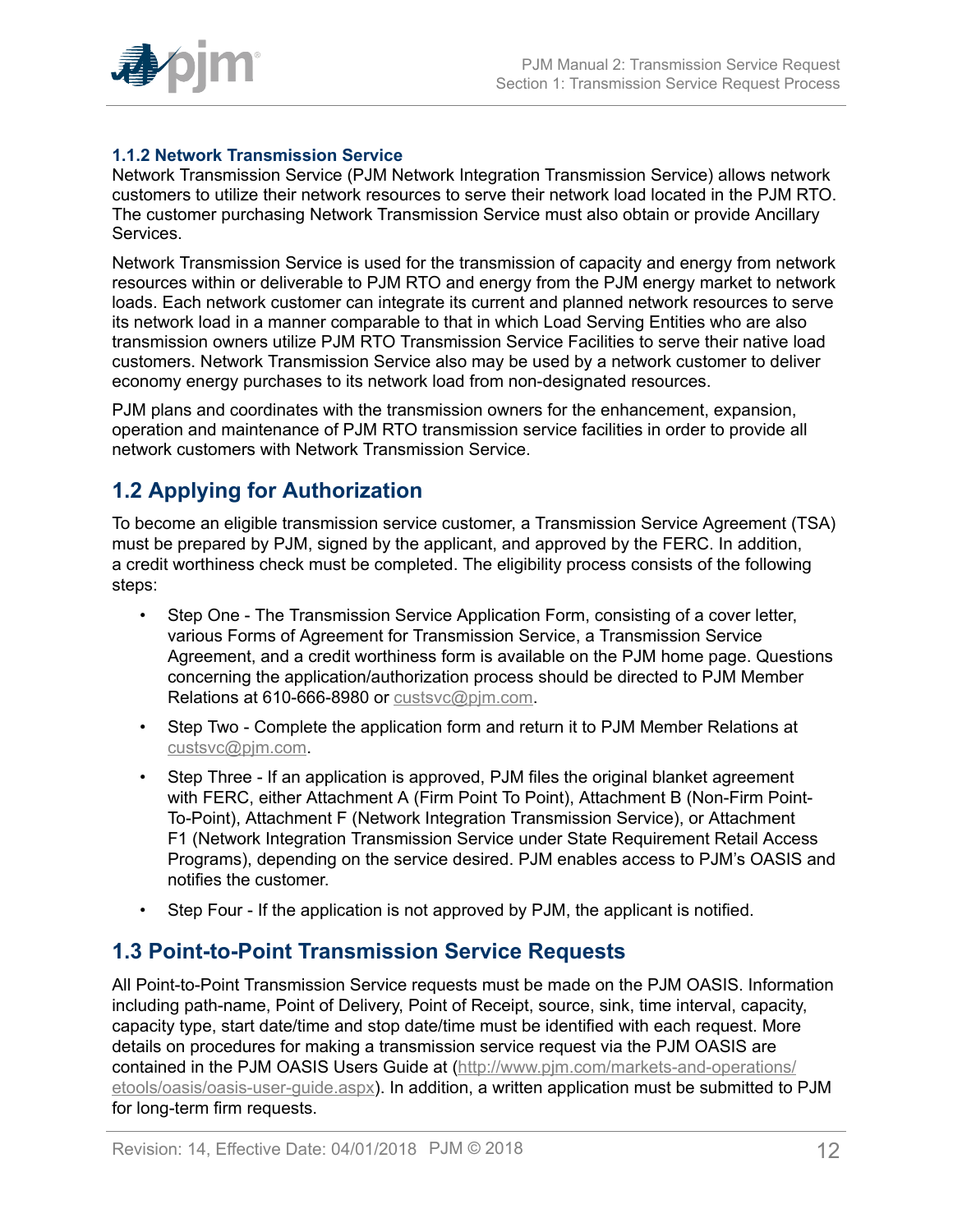

## <span id="page-12-0"></span>**1.3.1 OASIS Requests for Transmission Service**

Eligible transmission customers use the PJM OASIS to request transmission service. Eligible customers must complete the appropriate Transmission Service Agreement (see "Applying for Authorization") before transmission service requests can be made. The transmission customer must also register on OASIS in order to make requests for transmission service. The OASIS registration process and user instructions for the OASIS are included on the PJM OASIS Internet web page ([http://oasis.pjm.com](http://oasis.pjm.com/)). The process flow for the OASIS transmission service request is depicted on Exhibit 2. This is a simplified process flow which does not include all possible request statuses. Based on analysis, PJM may counter offer an amount less than the requested transmission service pursuant to Section 19.7 of the OATT.

<span id="page-12-2"></span>

*Exhibit 2: Purchasing Transmission Service Using OASIS*

### <span id="page-12-1"></span>**1.3.2 Requests for Long-Term Firm Service**

In addition to the online OASIS submission, requests for service 1 year or longer must contain a written application. As per the PJM OATT, requests can be made so long as the Eligible Customer has met the applicable requirements by the commencement of service. Below are the steps to obtain long-term firm transmission service:

- Step One Customer makes request on OASIS.
- Step Two\* PJM sends out a Firm Transmission Feasibility Study Agreement (FTFSA) and works with the customer to tender a Completed Application.
- Step Three Upon execution of the FTFSA and return of Application, PJM performs the Firm Transmission Feasibility Study.
- Step Four Based on the results of the Firm Transmission Feasibility Study, PJM will either draft a Transmission Service Agreement (TSA) or a Network Integration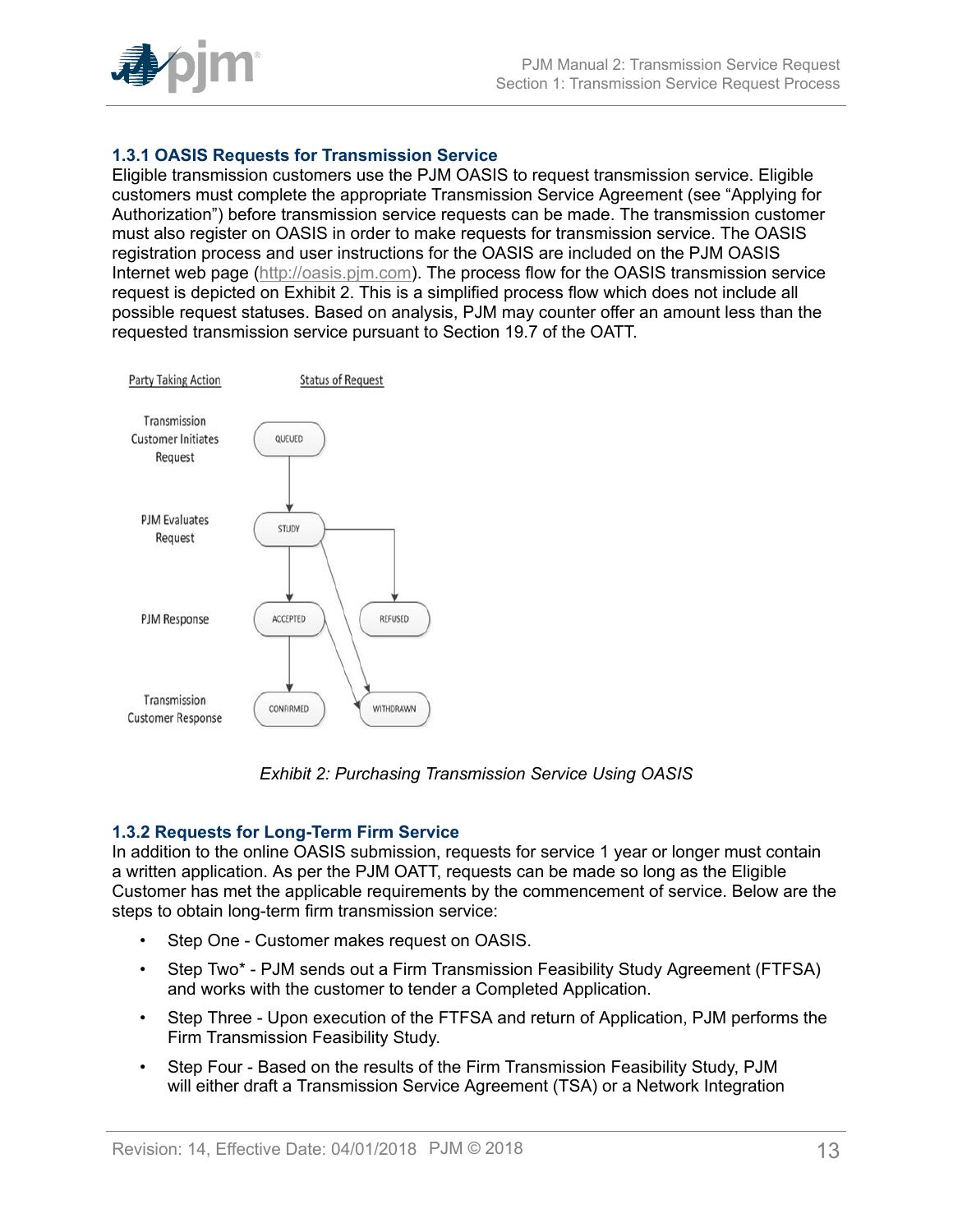

Transmission Service Agreement (NITSA) for the customer to execute, or tender a System Impact Study Agreement.

\* If the start and stop date of the request are contained entirely within the ATC horizon, the request is evaluated based on ATC.

#### <span id="page-13-0"></span>**1.3.3 Short-Term Firm Transmission Service Requests**

All short-term firm transmission service requests are made on PJM OASIS. Refer to PJM Regional Practices, section 1.3 - Short-Term Firm Point-to-Point Transmission Service Requests at [http://oasis.pjm.com](http://oasis.pjm.com/) for information.

#### <span id="page-13-1"></span>**1.3.4 Short-Term Non-Firm Transmission Service Requests**

All Short-Term Non-Firm Transmission Service Requests are made on the PJM OASIS. Refer to PJM Regional Practices, section 1.4 - Short-Term Non-Firm Point-to-Point Transmission Service Requests at [http://oasis.pjm.com](http://oasis.pjm.com/) for information.

#### <span id="page-13-2"></span>**1.3.5 Non-Designated Resource Delivery to Designated Loads**

Non-Designated Resource Delivery to Designated Loads is defined as Network Transmission use by PJM Load Serving Entities to serve customer load from Non-Designated Resources located outside the PJM RTO. Refer to PJM Regional Practices, section 1.5 - PJM NETWORK Transmission Service Requests at [http://oasis.pjm.com](http://oasis.pjm.com/) for information

#### <span id="page-13-3"></span>**1.3.6 PJM Network Import Transmission Service Requests**

Each Transmission Network use delivering Non-Designated Resources to serve PJM Designated Load must be requested on The PJM OASIS. Refer to PJM Regional Practices, section 1.5 - PJM NETWORK Transmission Service Requests at [http://oasis.pjm.com](http://oasis.pjm.com/) for information.

## <span id="page-13-4"></span>**1.4 Network Service Requests**

Refer to PJM Regional Practices, section 1.5 - PJM NETWORK Transmission Service Requests at [http://oasis.pjm.com](http://oasis.pjm.com/) for information.

Refer to PJM Regional Practices, section 1.6 -Table Summary: Transmission Service Submittals at [http://oasis.pjm.com](http://oasis.pjm.com/) for information on how PJM acknowledges the request for Network Transmission Service.

# <span id="page-13-5"></span>**1.5 Evaluation of Transmission Service Requests**

Once a Transmission Service Request is received ("status = STUDY on OASIS") the evaluation process begins. Each request for transmission service is evaluated by PJM to determine if there is sufficient capability to accept the request and ensure reliable service to all transmission customers.

Available Transfer Capability (ATC) is the capability remaining in the network above that which is already committed. The ATC process is administered by the Transmission Service Department. The ATC calculations are described in Section 2 of this manual.

All Transmission Service Requests are evaluated by PJM based on posted ATC and other reliability analysis. If there is available transmission capability and there are no known reliability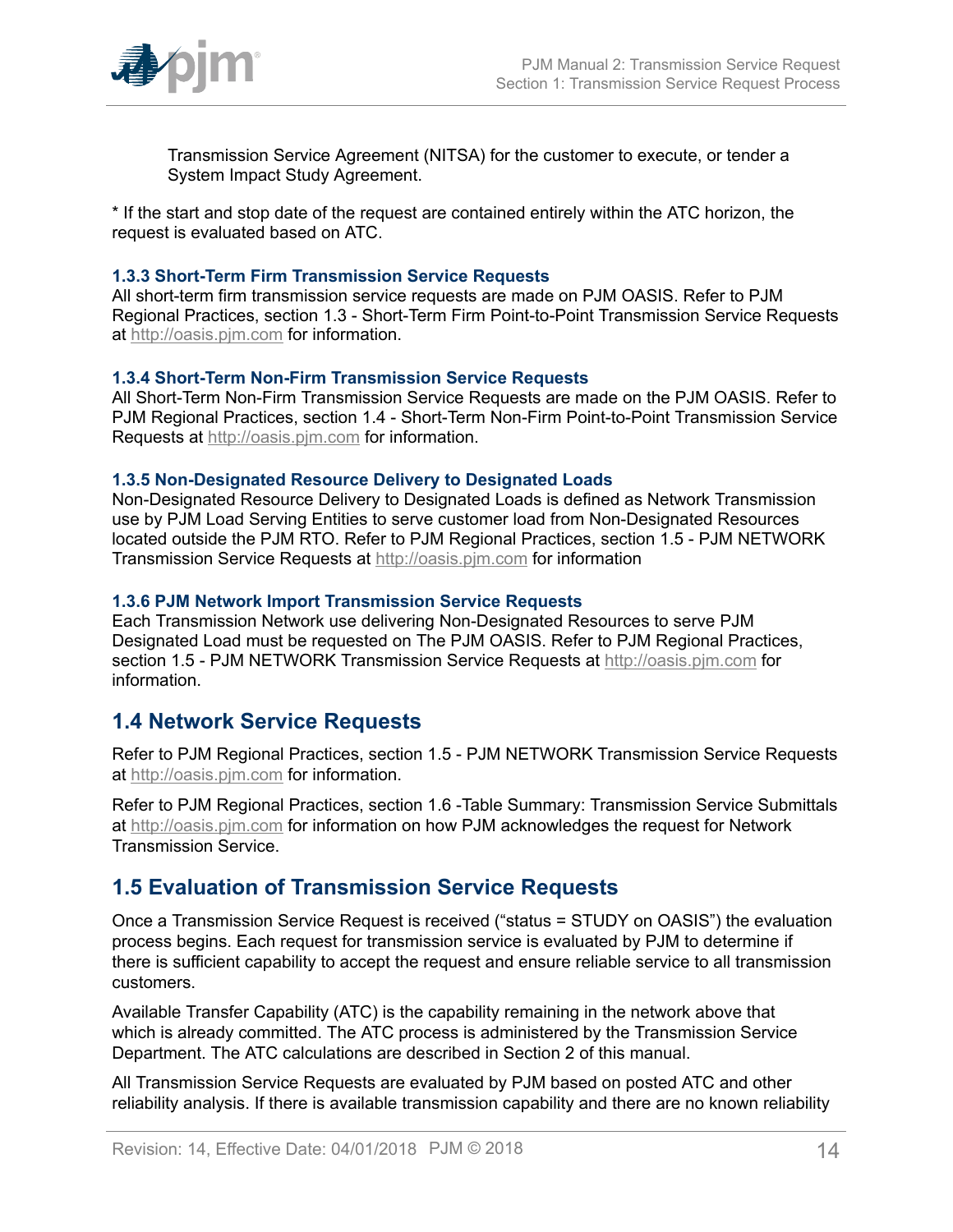

problems, the transmission service request is accepted. Once PJM has accepted the request, the ATC posting is adjusted to reflect the new transmission service reservation. All requests for Long-Term Network or Point to Point Transmission Service are subject to the Firm Transmission Feasibility Study process detailed in Section 3 of this manual.

### <span id="page-14-0"></span>**1.5.1 PJM Methodology Contact and ATC Complaint Forum**

PJM transmission customers, providers, and those wishing to offer comments, submit questions or complaints regarding the methodology or resulting ATC values posted, can do so by contacting PJM Member Relations at 610-666-8980 or [custsvc@pjm.com](mailto:custsvc@pjm.com). All communications received will be addressed and a formal response sent. If the response is deemed unsatisfactory, commenters can use the Dispute Resolution Process in Schedule 5 of the PJM Operating Agreement.

There is also a PJM ATC Methodology Contact document at: [ftp://ftp.pjm.com/oasis/ATC-](#page-0-0)[Methodology-Contact.pdf](#page-0-0)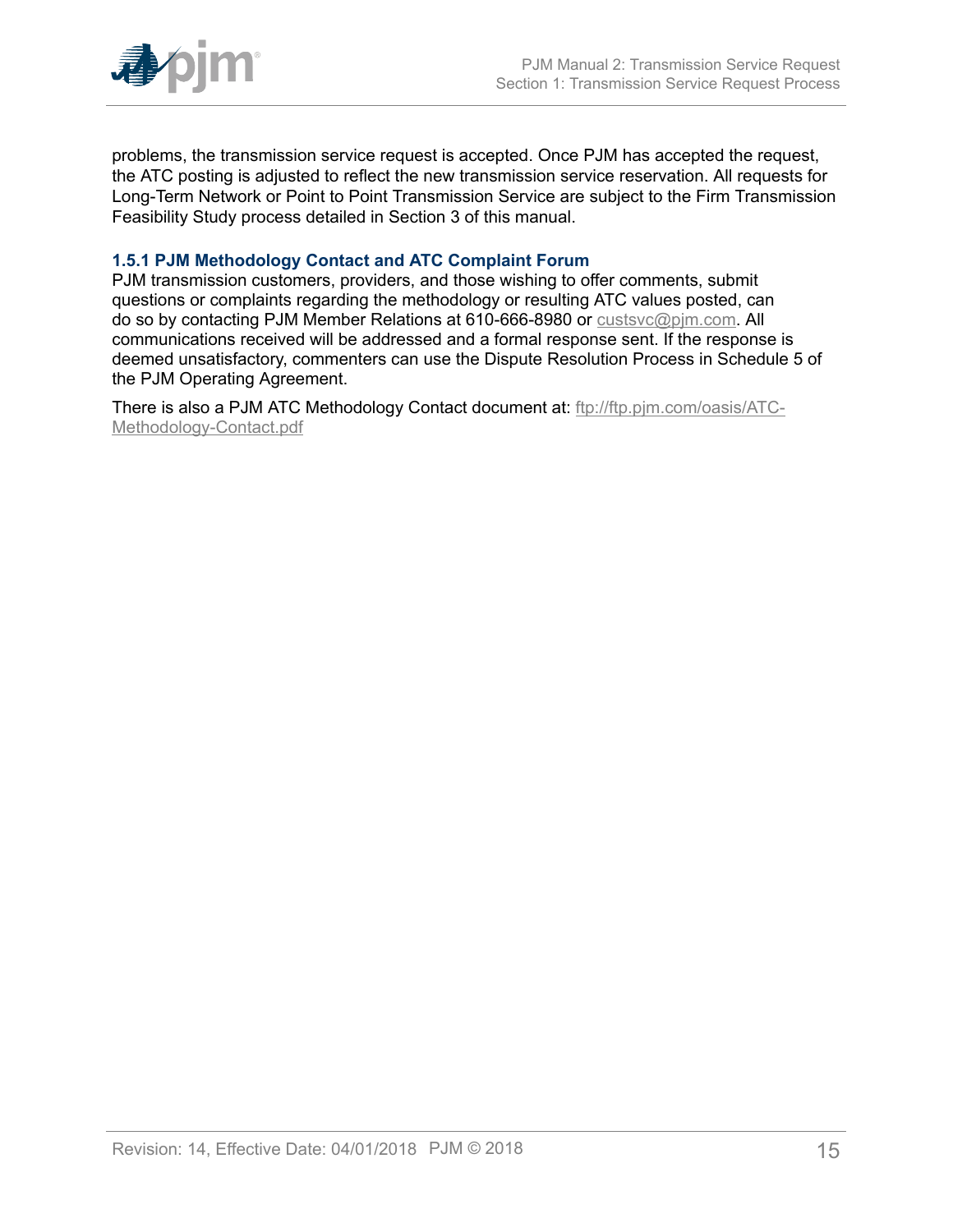

# <span id="page-15-0"></span>**Section 2: Available Transfer Capability Calculations**

In this section, you will find the following information:

- An overview section that highlights ATC principles and philosophies summarizes the ATC calculation, application of margins and posting processes (*see "PJM ATC Overview*").
- A summary of the rules and principles that are the basis for PJM ATC calculations and the PJM philosophy used to develop the ATC base cases (see "Section 2.2)
- A list of the ATC information that PJM posts on OASIS and how ATC decrementing occurs. (see "*PJM OASIS*").
- A discussion of how PJM performs the basic ATC calculations (*see "ATC Processing*").
- A discussion of margins applied to determine ATC (see "*Transmission Margins*").

# <span id="page-15-1"></span>**2.1 PJM ATC Overview**

(Reference NERC standard MOD-001-1a)

The following is a general overview of the key points of the ATC evaluation process. For additional details please refer to the sections that follow and the ATCID.

- PJM procedures for determining ATC comply with the principles outlined by NERC and conform to existing FERC requirements.
- PJM recognizes the importance of regional coordination and its impact on transfer capability. Tools are in place to maintain reliability of the bulk interconnected transmission system and to ensure the proper exchange of operating data.
- Total Transfer Capability (TTC) and ATC serve as indicators of the adequacy of the transmission system to reliably transfer energy over transmission facilities.
- PJM determines and posts TTC, Firm, and Non-Firm ATC for all valid posted paths:
	- o Hourly (hours '1' to '168')
	- o Daily (days '1' to '35')
	- o Weekly (week '1' to '5')
	- o Monthly (months '1' to '18')
- Two processes are used to calculate ATC:
	- o AFC Calculator /Model Builder (calculates Available Flowgate Capability)
	- o AFC-ATC Converter (translates AFC values to ATC values)
- Frequency of Calculation: (Reference NERC standard MOD-001-1a R8)
	- o The ATC values for all time frames are automatically recalculated hourly.
- Calculated Paths: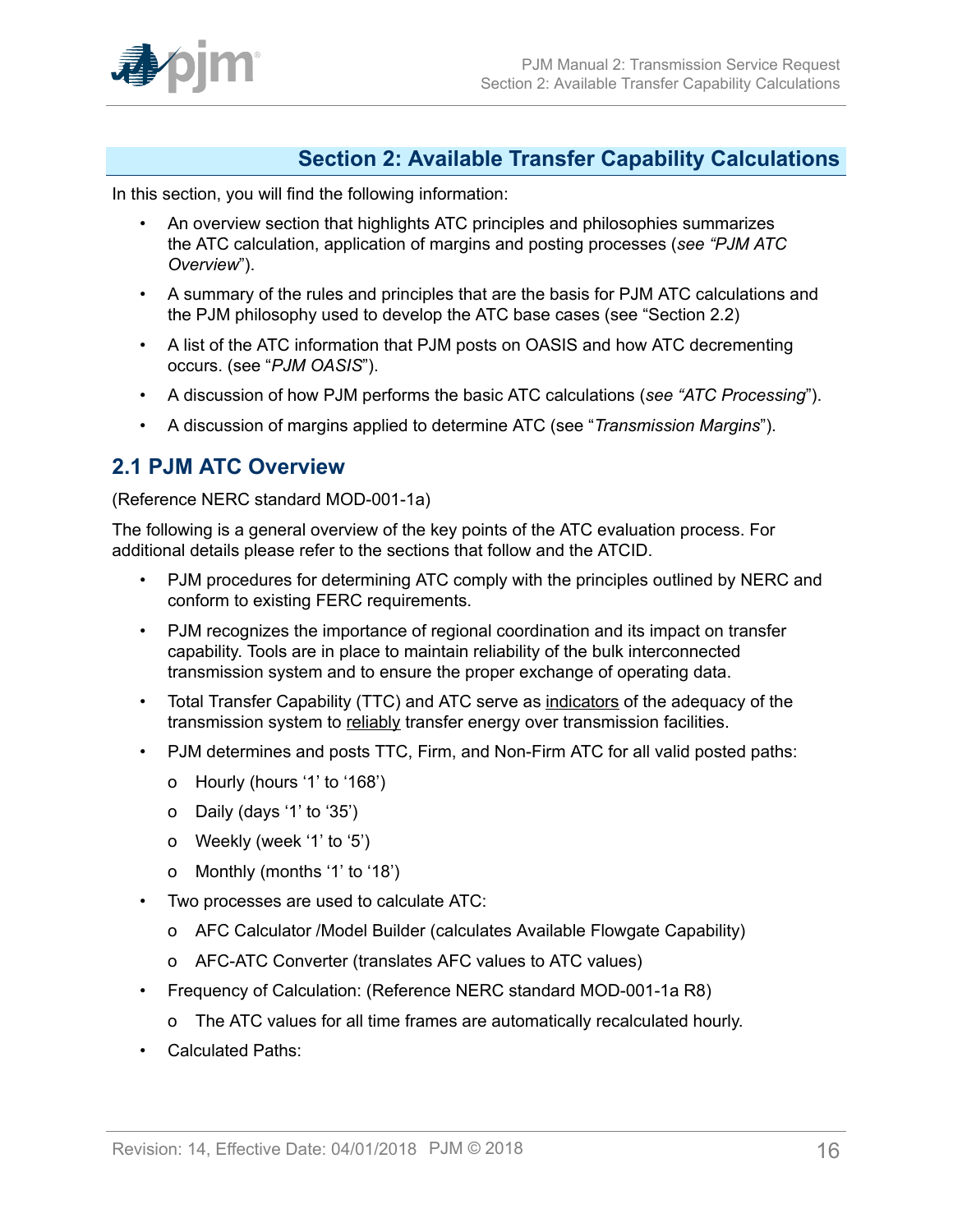

- o Refer to the OASIS Regional Practice section 1.1 for details on calculated paths. A current list of paths is available on the PJM OASIS by selecting PJM Info, then PJM Transmission Paths link.
- ATC is highly dependent on system conditions (generation/topology). The uncertainty of future forecasted system conditions results in a greater degree of uncertainty in future forecasted transfer capability, with an expected lower ATC value for longer-term postings.
- Margins are applied to protect against the over allocation of the transmission system.
- Margins are transmission service type dependent.
- OASIS postings are decremented upon transmission service acceptance.
- OASIS decrementing recognizes the simultaneous effects of transmission reservations on parallel paths.

# <span id="page-16-0"></span>**2.2 PJM AFC/ATC Principles and Philosophy**

(Reference NERC standard MOD-001-1a and MOD-030-2)

PJM procedures for determining Available Transfer Capabilities (ATC) follow the North American Electric Reliability Corporation (NERC) MOD standards. They conform to the Federal Energy Regulatory Commission's (FERC) final rules pertaining to promotion of wholesale electric competition through open access non-discriminatory transmission service and development of an open access same-time information system (FERC Orders 888 and 889, respectively). Refer to the ATCID for more information.

PJM limits energy transfers between PJM RTO and other control areas so that they do not exceed the first contingency total transfer capability between the two areas.

#### <span id="page-16-1"></span>**2.2.1 Financial Transmission Rights (FTRs)/Auction Revenue Rights (ARRs)**

For information on Financial Transmission Rights (FTRs)/Auction Revenue Rights (ARRs) refer to PJM Regional Practices, section 1.17 Financial Transmission Rights (FTRs)/Auction Revenue Rights (ARRs) at [http://oasis.pjm.com](http://oasis.pjm.com/).

(Also see PJM Manual 06, entitled *Financial Transmission Rights)*

# <span id="page-16-2"></span>**2.3 ATC Processing**

- PJM Transmission Service Department is responsible for the calculation of ATC/ AFC. The calculation of transfer capabilities are based on computer simulations of the operation and response of the interconnected transmission network for a specific set of forecasted operating conditions under four specific time frames:
	- o Hourly Hour 1 to Hour 168
	- o Daily 1 to 35 days in the future
	- o Weekly 1 to 5 weeks in the future
	- o Monthly 1 to 18 months in the future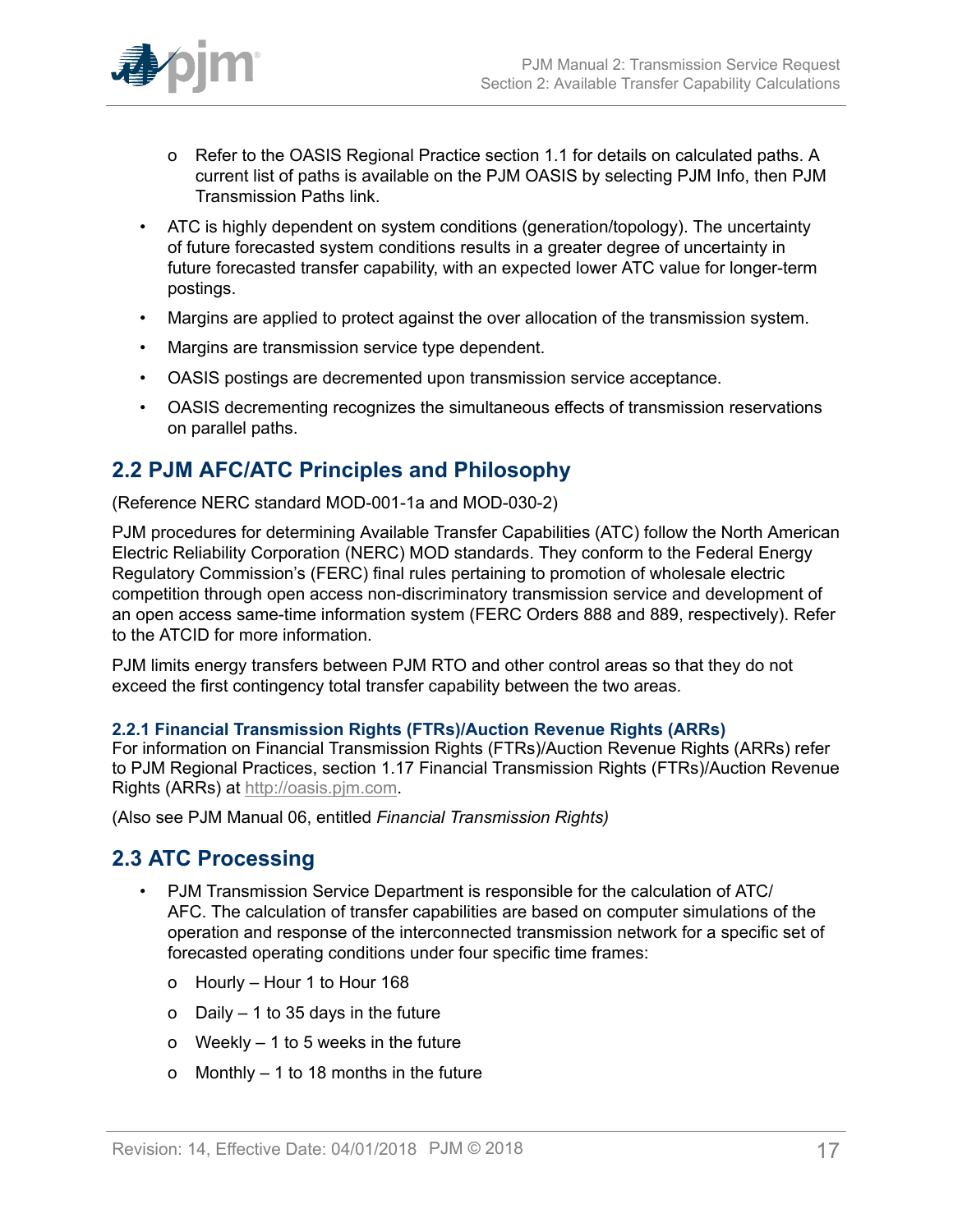

### <span id="page-17-0"></span>**2.3.1 PJM AFC Process Overview**

The process for the PJM AFC/ATC calculation is illustrated in Exhibit 3. The following text describes the inputs, outputs and processes performed within each of the sub-processes contained in Exhibit 3.

The PJM ATC Determination process is a multi-step integrated process consisting of several major components. For more information see the ATCID. An overview of the major facets of this process is described below:

- Seasonal base cases, NERC SDX files, generation dispatch files, generic load profiles, and forecasted load levels are inputs into the model builder portion of the AFC/ATC Calculation. The model builder portion of the AFC calculator develops monthly, weekly, daily, and/or hourly base cases, as specified.
- The AFC calculator applies the impacts of transmission reservations (or schedules as appropriate) and calculates the Available Flowgate Capability by determining the capacity remaining on individual flowgates for further transmission service activity. The formula used to determine AFC is contained in the AFC algorithm at : [ftp://ftp.pjm.com/](#page-0-0) [oasis/afc-atc-algorithms.pdf](#page-0-0)
- The PJM AFC calculation utilizes the AFC values for selected coordinating entity flowgates that are calculated by the Transmission Provider. AFC values for these flowgates calculated overwrite values that the PJM process determines for these flowgates. In the absence of coordinating entity calculated values, the PJM AFC calculation uses the PJM generated values to determine AFC values.
- PJM supplies the coordinating entities similar values for PJM Flowgates for inclusion in their AFC calculation process.
- Using transfer response or distribution factors for specific POR/POD pairs, the AFC ATC Converter translates the flowgate AFC values into ATC values for posting to the OASIS.
- Values provided to the OASIS from the PJM AFC-ATC Converter are continuously updated on the OASIS to reflect the reservations that were accepted between the calculation cycles.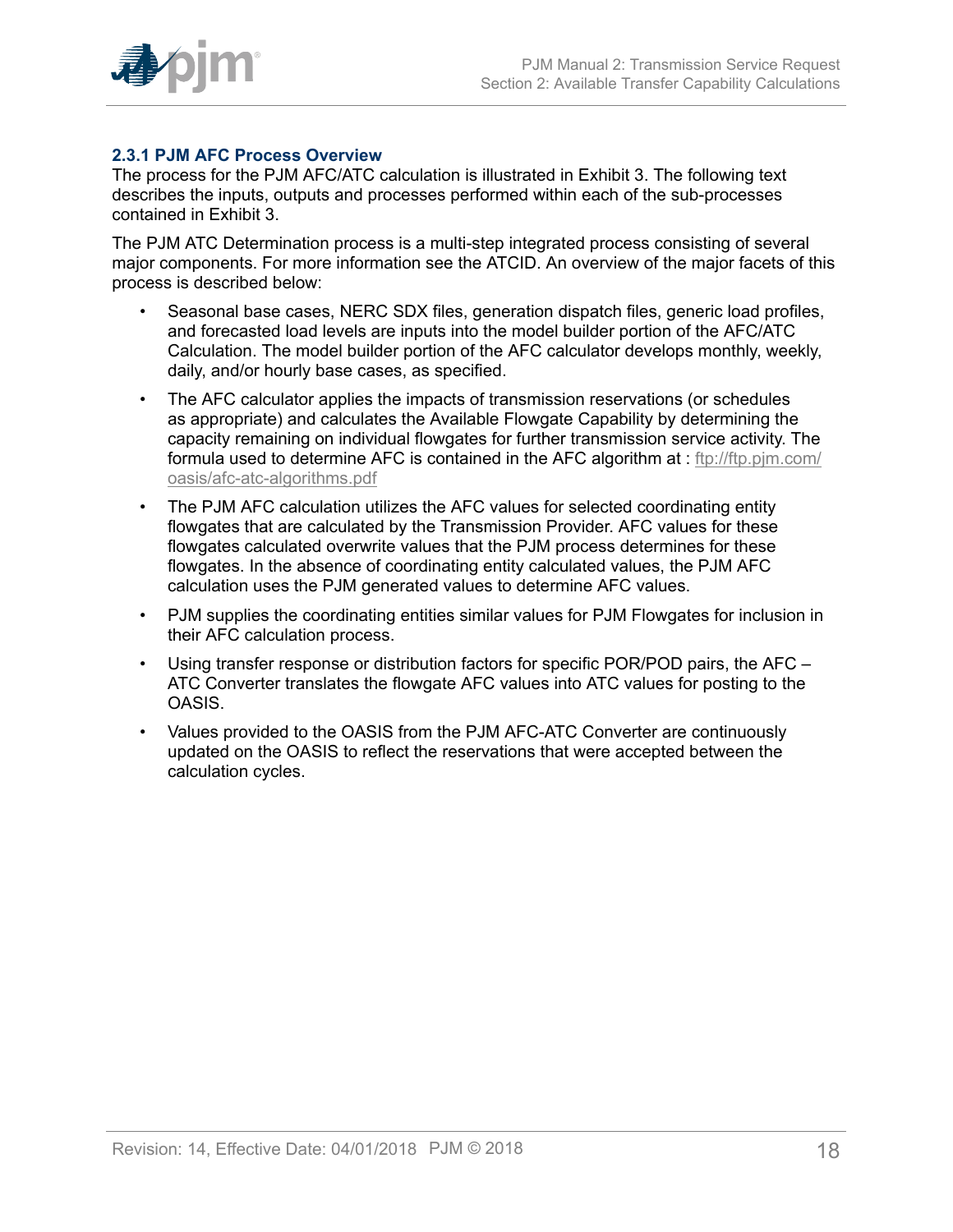

**OASIS** 

OASIS

<span id="page-18-3"></span>**Transmission Owne OATL Transmission Outages** Interchange Security Dat Generation Outages<br>Local Forecast **NFRC** Distribution Calculator Exchange (SDX)  $(IDC)$ **Generation Owner** Reservation Data/AFC overrides **Transmission Outages** from External entities **Generation Outages** Local Forecast Tag Data **NEIGHBORING** PJM **OASIS NODES** OASIS ATC/AFC **OASIS** OASIS Database OASIS

AFC to ATC

Converter

Transmission and Generatio Interdependencie

AFCs

&

**TDES** 

AFC Calculator/

Model Builder

### **AFC/ATC Process Flow Diagram**

*Exhibit 3: AFC/ATC Process Flow*

Ancillary Files

ATC/AFC/

flowgates by path

**PJM OASIS** 

Limiti

#### <span id="page-18-0"></span>**2.3.2 Base Case Preparation**

Network Model

Multi Regional Modeling

Working Group (MMWG)

PJM AFC/ATC calculations are based on a MMWG seasonal model which has been updated for known system upgrades. The model builder portion of the AFC calculator modifies the AFC base case model to reflect anticipated conditions such as load levels, outages, and base transfers for the AFC/ATC time horizon. Base case model is used to develop the following: for monthly (18 monthly models); weekly (5 weekly models); daily (35 days); and hourly (next 168 hours) time frames. Systems outside PJM are retained with seasonal case level of detail at a minimum.

### <span id="page-18-1"></span>**2.3.3 Analysis**

AFC Base

Case Mode

**PJM** 

For information see the Available Transfer Capability Implementation Document (ATCID). The ATCID is included on the PJM OASIS page ([http://oasis.pjm.com](http://oasis.pjm.com/)) under ATC Information.

# <span id="page-18-2"></span>**2.4 PJM OASIS**

The current transmission paths can be viewed on the OASIS [\(http://oasis.pjm.com\)](http://oasis.pjm.com/), or in the PJM [Regional Practices document](http://www.pjm.com/-/media/etools/oasis/regional-practices-clean-pdf.ashx?la=en).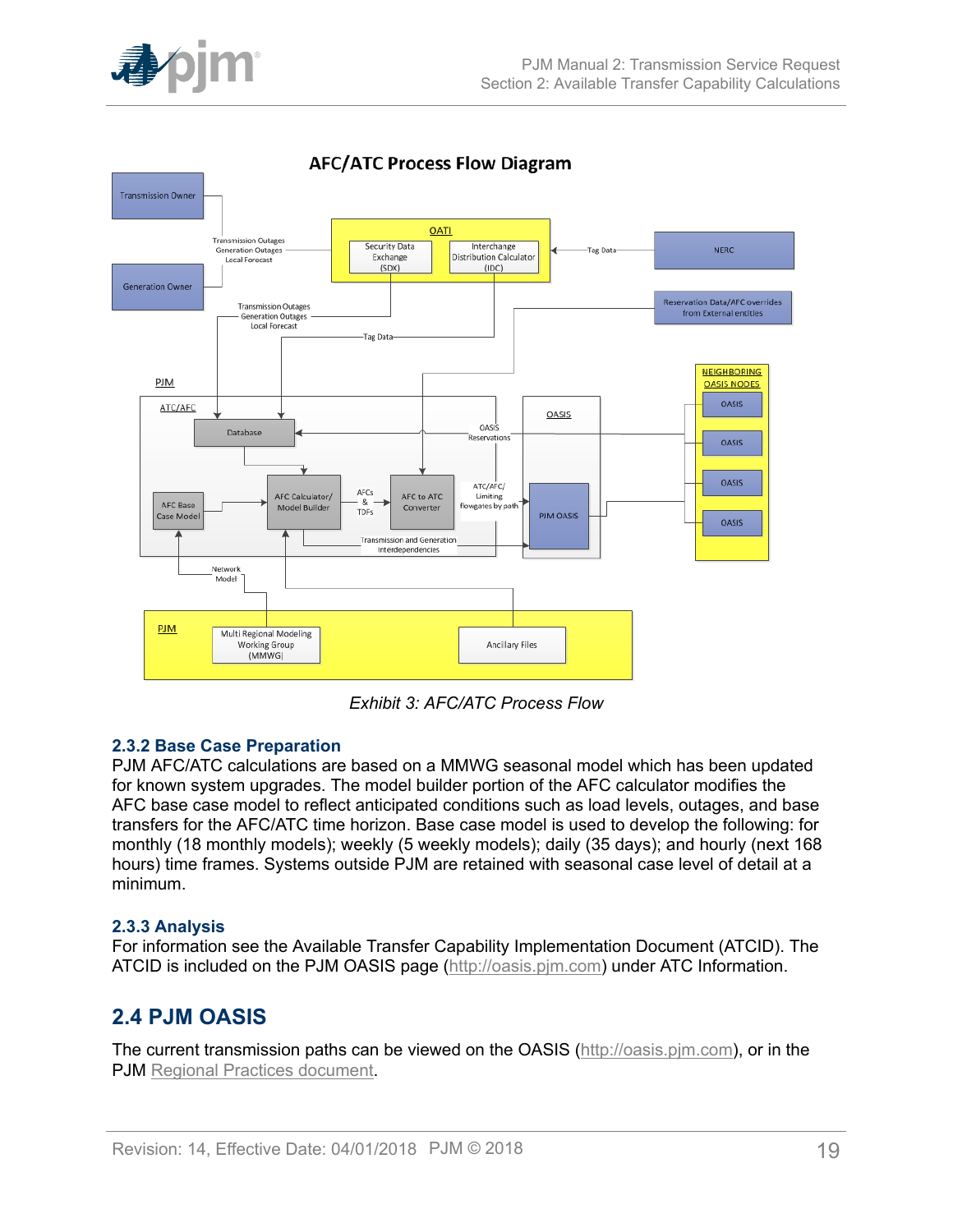

### <span id="page-19-0"></span>**2.4.1 Posted Paths**

PJM posts ATC and TTC information on the PJM OASIS. Refer to the PJM Regional Practices, section 1.1 for further information.

#### <span id="page-19-1"></span>**2.4.2 OASIS Service Types – OASIS Decrementing**

The following types of service are offered on the PJM OASIS: Firm, Non-Firm, Non-Firm On-Peak, Non-Firm Off-Peak, Network, Network On-Peak, and Network Off-Peak.

Decrementing occurs between related capacity types and transmission paths. The following serve as a summary of decrementing when transmission service requests are accepted:

- Firm service decrements itself, Network, and all Non-Firm service types.
- Non-Firm decrements itself.
- Network service decrements all Network, Firm, and all appropriate Point-to-Point Non-Firm service types.
- Network (non-designated, which includes Spot Imports) On-Peak decrements itself, Non-Firm, and Non-Firm On-Peak.
- Network (non-designated, which includes Spot Imports) Off-Peak decrements itself and Non-Firm Off-Peak.

#### <span id="page-19-2"></span>**2.4.3 Calculation Frequency for all Paths on OASIS**

AFC and ATC values are recalculated hourly by the AFC-ATC Converter for:

- The next 168 hours
- The next 35 days
- The next 5 weeks
- The next 18 months

For information see the Available Transfer Capability Implementation Document (ATCID). The ATCID is included on the PJM OASIS page ([http://oasis.pjm.com](http://oasis.pjm.com/)) under ATC Information. The most recent TTC/ATC values determined by the AFC-ATC Converter for each path are posted on the PJM OASIS.

## <span id="page-19-3"></span>**2.5 Transmission Margins**

(Reference NERC standard MOD-004-1 and MOD-008-1)

For more information on the Transmission Margins see the Implementation Documents included on the PJM OASIS page [\(http://oasis.pjm.com](http://oasis.pjm.com/)) under ATC Information.

#### <span id="page-19-4"></span>**2.5.1 Capacity Benefit Margin**

For information on CBM see the Capacity Benefit Margin Implementation Document (CBMID) and Available Transfer Capability Implementation Document (ATCID). The CBMID and ATCID are included on the PJM OASIS page [\(http://oasis.pjm.com](http://oasis.pjm.com/)) under ATC Information.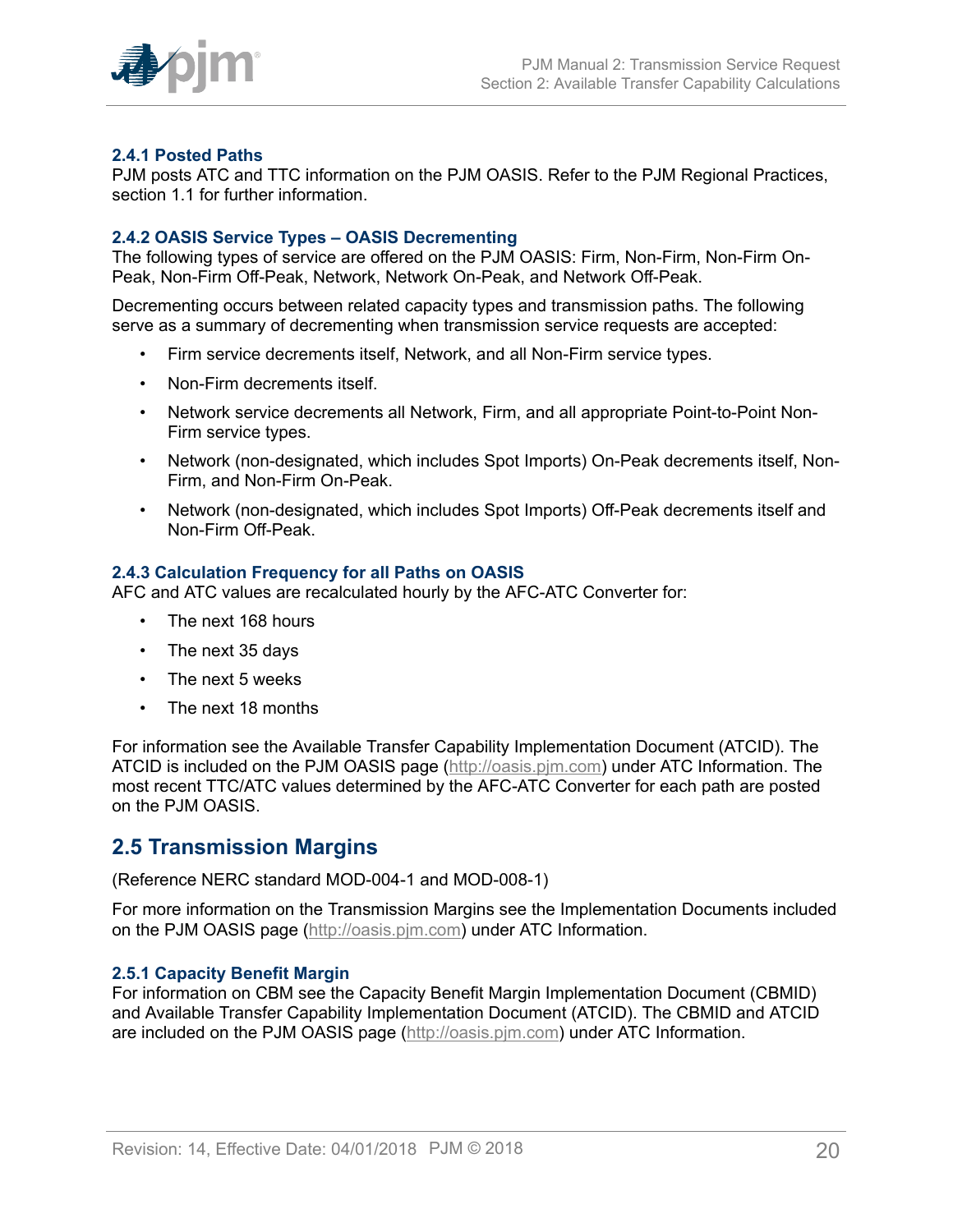

## <span id="page-20-0"></span>**2.5.2 Use of CBM**

For information on CBM see the Capacity Benefit Margin (CBMID) and Available Transfer Capability Implementation Document (ATCID). The CBMID and ATCID are included on the PJM OASIS page ([http://oasis.pjm.com\)](http://oasis.pjm.com/) under ATC Information.

### <span id="page-20-1"></span>**2.5.3 Documentation of Use of CBM**

The uses of CBM shall be reported (to the Regional Reliability Organization, NERC and the transmission users) by PJM on its system by posted notice on the PJM OASIS, except for CBM sales as Non-Firm Transmission Service. (This use of CBM shall be consistent with the PJM's procedure for use of CBM described in the CBMID.)

Should PJM (Transmission Service Provider) request to import energy over firm Transfer Capability set aside as CBM, PJM shall provide evidence compliant with NERC MOD-004-1 such as operating logs, tag data, supporting data that

- At the time of the request to import energy using firm transfer capability that was set aside as CBM, the PJM system was in a NERC Energy Emergency Alert (EEA) 2 or higher.
- Real-time timing and ramping requirements were waived when approving an arranged interchange using CBM.
- It approved an arranged interchange meeting the reliability criteria.

### <span id="page-20-2"></span>**2.5.4 Transmission Reliability Margin**

The inherent uncertainties in the projected system conditions used to calculate Total Transfer Capability and Available Transfer Capability can result in unreliable transmission system operations. In order to ensure the secure operation of the interconnected transmission network under a broad range of potential system conditions, a portion of Transmission Transfer Capability will be set aside. This capability, known as the Transmission Reliability Margin (TRM), will provide the needed operating flexibility to ensure reliable system operations and minimize the need to curtail transmission service for system reliability control. Additional information on TRM is available in the Transmission Reliability Margin (TRMID) and Available Transfer Capability Implementation Document (ATCID). The TRMID and ATCID are included on the PJM OASIS page ([http://oasis.pjm.com\)](http://oasis.pjm.com/) under ATC Information.

### <span id="page-20-3"></span>**2.5.5 Incorporating Margins**

Calculating the Total Transfer Capability (TTC) for a given path is described below.

CBM, TRM and TTC are determined as follows:

$$
CBM_{AB} = FG_{CBM} / DF_{AB}
$$
 or Cap Path  $CBM_{AB}$  value

$$
TRM_{AB} = FG_{TRM} / DF_{AB}
$$

 $TTC_{AB}$  = ATC<sub>AB</sub> + Resv<sub>Only A to B</sub> (not net of reservations, includes all reservations used to calculate

the path 
$$
ATC
$$
 +  $CBM_{AB}$  +  $TRM_{AB}$  or Cap Path  $TTC_{AB}$ 

TTC will be based on the Non-Firm calculation and then be used for the Firm and Non-Firm TTC posting.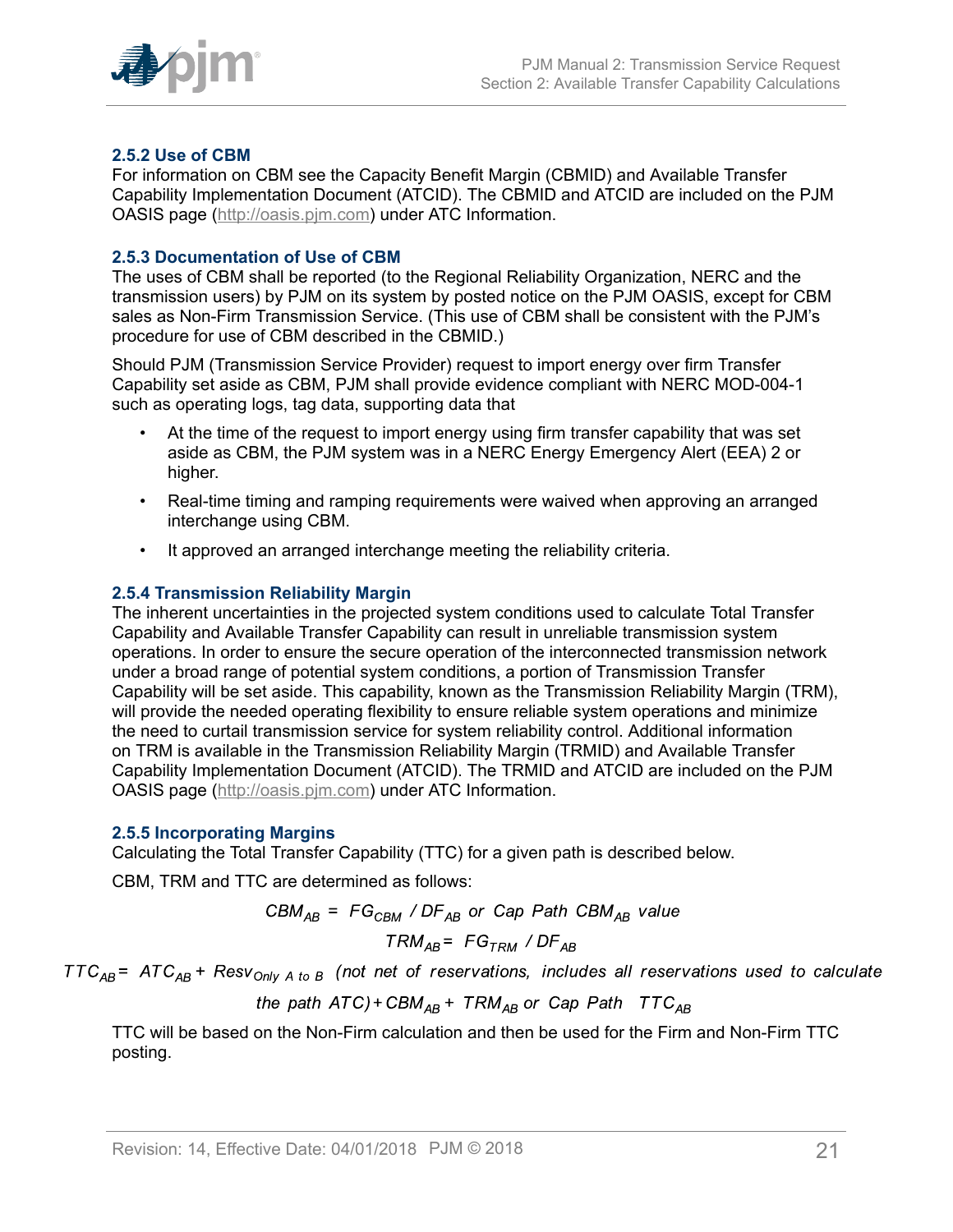

### <span id="page-21-0"></span>**2.5.6 Regional Coordination**

(Reference NERC standard MOD-004-1)

PJM recognizes the importance of Regional Coordination and its impact on transfer capability. Tools described in PJM Manual 37 *Reliability Coordination,* are in place to assure the reliability of the bulk interconnected power transmission system and the proper exchange of operating data. All actual and planned transmission and generation outages are described through the SDX, and PJM OASIS at <http://oasis.pjm.com/doc/linesout.txt>. PJM OASIS also provides all transmission service request information and PJM path postings. The Interregional Transmission System Reliability Assessment studies provide a longer-range forum for system capability, limiting facilities and contingencies.

The detailed regional coordination and exchange of operations data allows each neighboring system to accurately calculate their ATC, reflecting the impact of external conditions on their ATC analysis.

Since PJM cannot perform ATC analyses on systems external to PJM, the transmission customers must review each transmission providers OASIS to determine what can feasibly be transferred from generation to load across the transmission system. The transmission customer must contract with all applicable control areas along the desired contract path to determine the availability of ATC and to request transmission service that involves control areas in addition to PJM.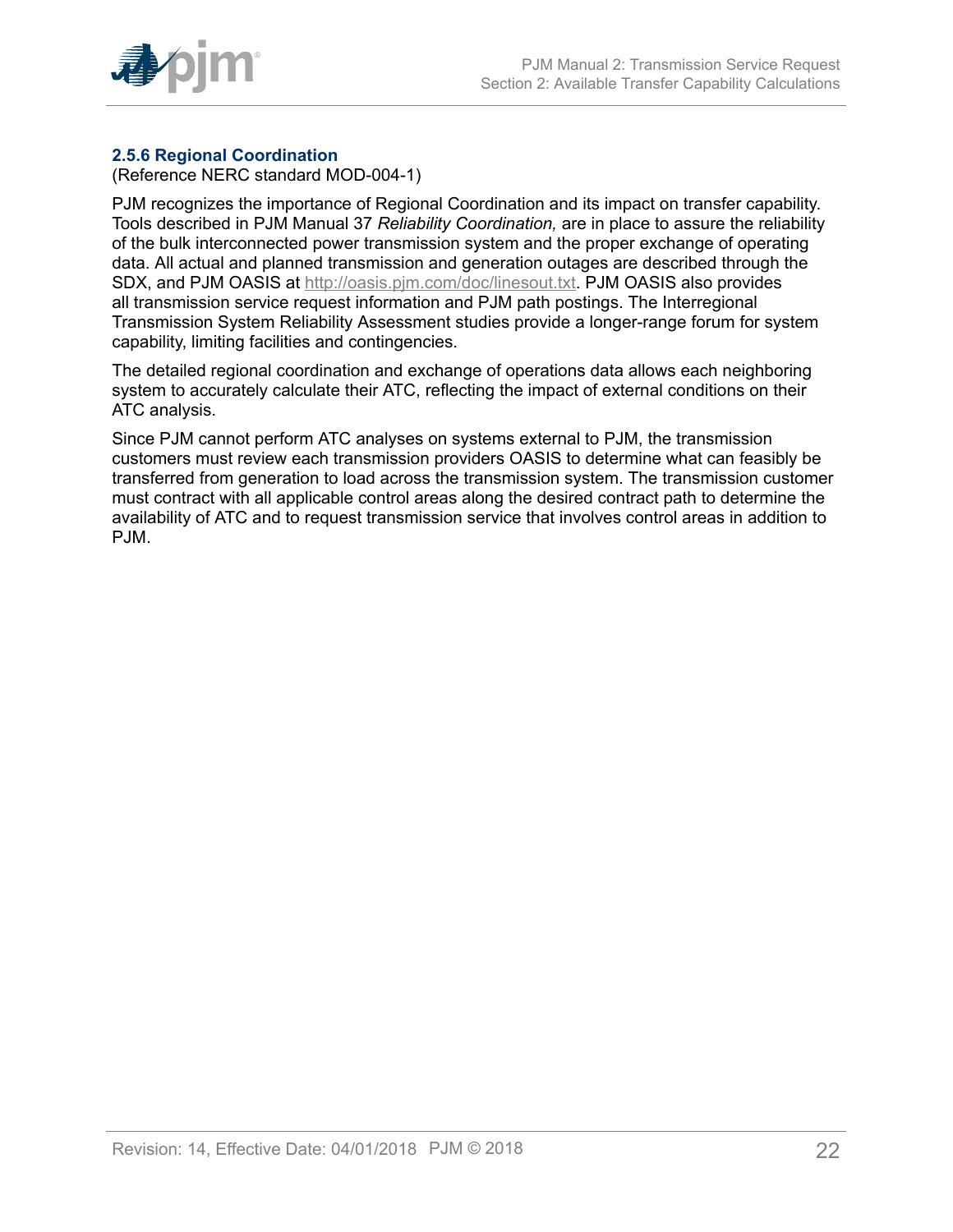

# <span id="page-22-0"></span>**Section 3: Firm Transmission Feasibility Study For Long Term Firm Transmission Service Request Evaluation Process**

PJM studies Long Term Firm Transmission Service Requests for unlimited rollover rights beyond the requested end date if the Transmission Service Request is 5 years or longer unless otherwise instructed by the customer.

<span id="page-22-2"></span>

*Exhibit 4: Long Term Firm Transmission Service Request Process*

The PJM Firm Transmission Feasibility Study process is composed of four major parts:

- ATC Screening
- Available Share of Total Flowgate Capability Screening
- Load Deliverability
- Generator Deliverability

These parts determine a centralized calculation for the entire PJM footprint. These studies encompass the multitude of assumptions and projections of expected internal and external conditions, such as system topology, generation dispatch, projected customer demands, as well as existing and future transactions. Transfer capability can vary significantly with changing system conditions. Modeled conditions are much more susceptible to change as the operating and planning horizons increase. For this reason, and to guard against unreliable system operations resulting from over-allocating the transmission system, additional studies are identified and performed pursuant to Part VI of the OATT. Failure of any portion of the process results in either a denial of the request, or the need for further analysis. The process progresses according to an increasing level of both granularity and the breadth of system conditions in order to model future capability issues using both a deterministic and probabilistic approach.

# <span id="page-22-1"></span>**3.1 ATC Screening**

The ATC screening (if within ATC calculation horizon) indicates if sufficient transmission capability exists for the requested service. The following are used in the ATC screening: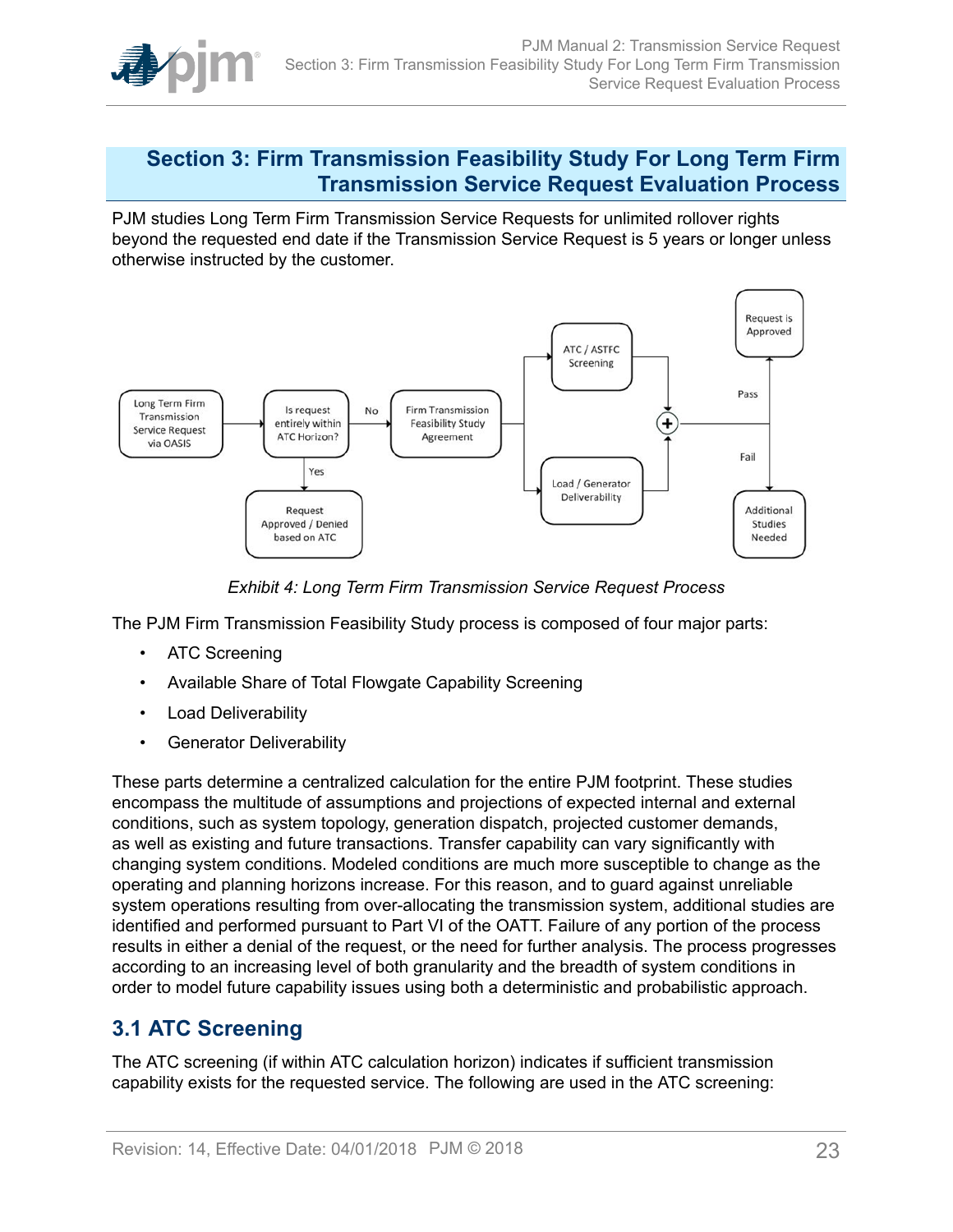

- Power flow models
- A fixed set of flowgates
- Existing reservations and previous queues under STUDY status
- NERC SDX data
- CBM and TRM on a flowgate basis

The ATC screening begins by building a power flow model for each month of the term of service, modeling all system conditions as per the SDX data, reservations and other inputs.

The AFC calculator uses the power flow model as a starting point, calculates the distribution factors for each flowgate with respect to the transmission paths then decrements the flowgate capacity according to base case flow in the model. The AFC calculator then determines the new AFC values by taking into account CBM, TRM and reservation impact on each flowgate. The calculated AFC values are then converted to ATC values and compared against the requested amount.

# <span id="page-23-0"></span>**3.2 Available Share of Total Flowgate Capability (ASTFC) Screening**

The ASTFC screening, if within the calculation horizon, will identify potential flowgate allocation violations to comply with the Congestion Management Process (ATTACHMENT 2) of the [MISO/](http://www.pjm.com/directory/merged-tariffs/miso-joa.pdf) [PJM Joint Operating Agreement](http://www.pjm.com/directory/merged-tariffs/miso-joa.pdf) and the [Joint Reliability Coordination Agreement](http://www.pjm.com/-/media/documents/agreements/joint-reliability-coordination-agreement-miso-pjm-tva.ashx?la=en) between PJM-Tennessee Valley Authority.

# <span id="page-23-1"></span>**3.3 Load Deliverability**

The Load Deliverability analysis process is described in PJM Manuals 14A and 14B, *PJM Region Transmission Planning Process Attachment C: PJM Deliverability Testing Methods* available on the PJM website included with the PJM Manuals [http://www.pjm.com/library/](http://www.pjm.com/library/manuals.aspx) [manuals.aspx.](http://www.pjm.com/library/manuals.aspx)

PJM determines the Control Area Capacity requirement to achieve reliability objectives assuming sufficient network transfer capability will exist. The energy from generating facilities or the energy delivered using Long Term Firm Point-to-Point Transmission Service that is ultimately committed to meet resource requirements must be deliverable to wherever it is needed in an emergency. Therefore, there must be sufficient transmission network transfer capability within the control area. PJM will determine the sufficiency of network transfer capability through a series of deliverability tests.

Long-Term Firm Point-to-Point Transmission Service must be deliverable to serve load in all sub-regions of PJM, including during system emergencies and capacity deficiencies as if it were a generator within the PJM system.

# <span id="page-23-2"></span>**3.4 Generator Deliverability**

The Generator Deliverability screening determines the impact of the requested transfer on the transmission system facilities using tests corresponding with the testing employed for evaluating generation interconnection requests. The screening will identify if the requested transfer prohibits any generator(s) from being deliverable in the PJM system.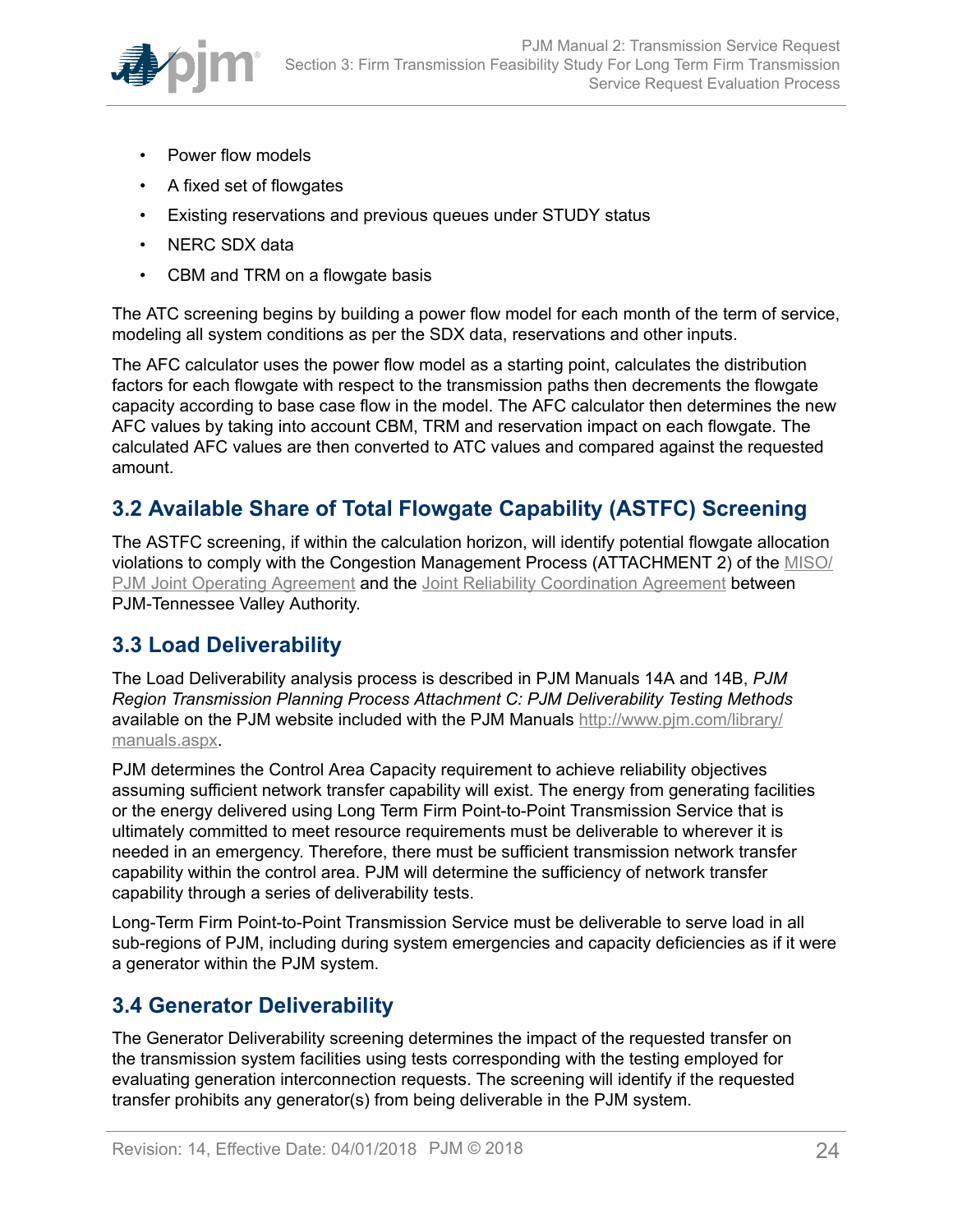

The Generator Deliverability analysis process is described in the PJM Manual 14B, *PJM Region Transmission Planning Process, Attachment C: PJM Deliverability Testing Methods* available on the PJM website included with the PJM Manuals<http://www.pjm.com/library/manuals.aspx>.

# <span id="page-24-0"></span>**3.5 Firm Transmission Feasibility Study Screening Summary**

Analysis indicating that service cannot be granted associated with any of the Firm Transmission Feasibility Study (FTFS) screenings, will result in a need to complete a System Impact Study (SIS) before service can be accommodated. Due to the proximity to real-time, posted monthly firm ATC values at the time of the FTFS will dictate the ability to accommodate transmission service for the next 18 months. Deliverability studies under the System Impact Study will be used to determine the ability to accommodate service beyond the ATC screening associated with the FTFS.

The PJM SIS process can be found at: [http://www.pjm.com/~/media/documents/manuals/](http://www.pjm.com/~/media/documents/manuals/m14a.ashx) [m14a.ashx](http://www.pjm.com/~/media/documents/manuals/m14a.ashx)

<http://www.pjm.com/~/media/documents/manuals/m14b.ashx>

# <span id="page-24-1"></span>**3.6 Next Steps**

As noted in section 1.3.2, based on the results of the Firm Transmission Feasibility Study, PJM will either draft a Transmission Service Agreement (TSA) or a Network Integration Transmission Service Agreement (NITSA) for the customer to execute, or, if service cannot be granted, tender a System Impact Study Agreement. System Impact Studies and Facility Studies are described in the PJM Tariff, Section VI.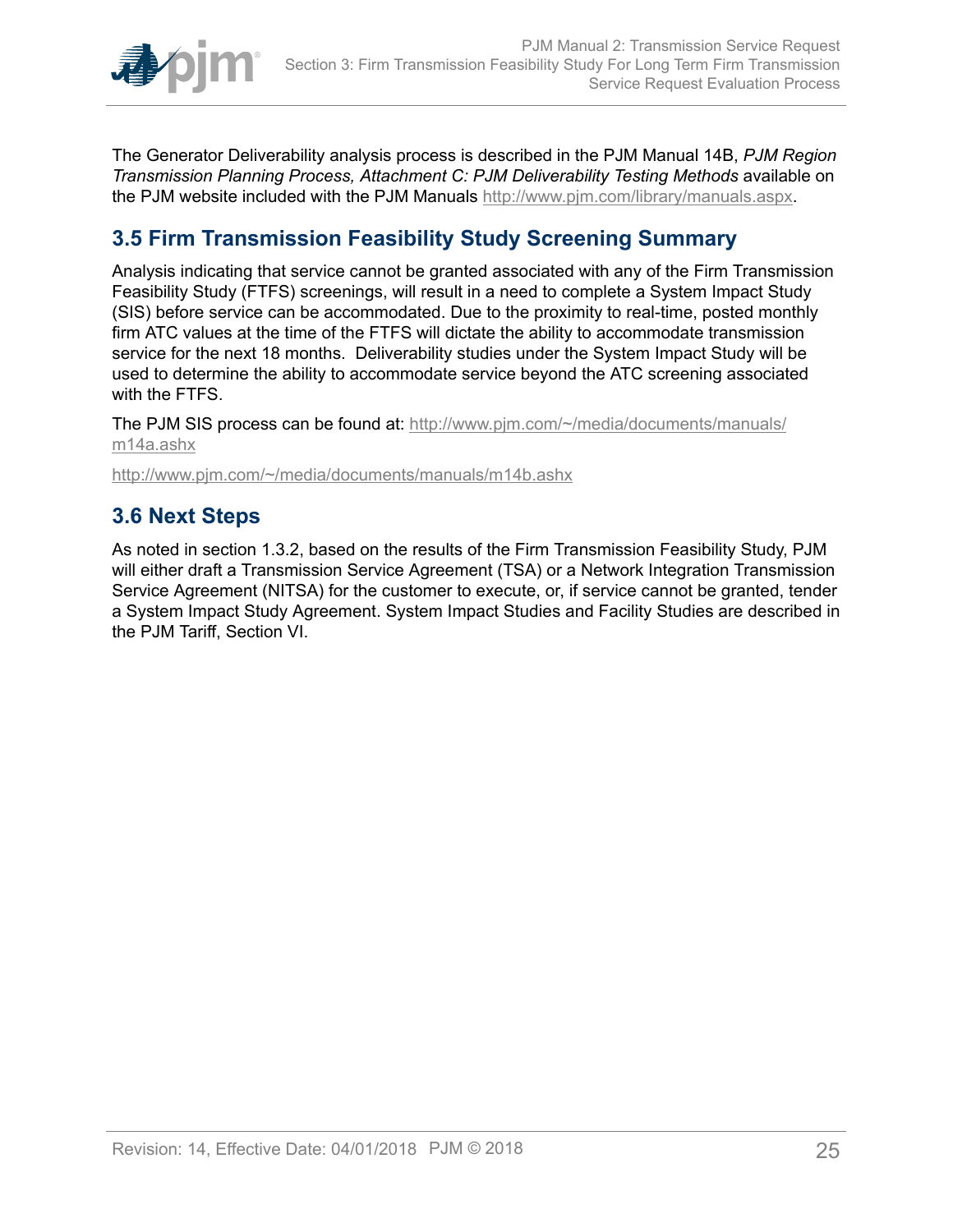

# <span id="page-25-0"></span>**Revision History**

#### **Revision 13 (03/01/2015):**

- All sections: Updated hyperlinks for accuracy.
- Section 2 Updated Available Transfer Capability Calculations section to reflect current AFC/ATC calculation process.
- Section 3: Updated Long Term Firm Evaluation Process.

### **Revision 12 (12/03/2012):**

- Section 1.3.1: Updated to include counter offer for transmission service
- Section 1.3.2: Updated to reflect current long-term transmission service process
- Section 2.5.3 Updated to reflect current NERC MOD standards (Since, NERC MOD-006 and NERC MOD-007 have been retired)
- Section 3: Updated Long Term Firm Evaluation Process.

#### **Revision 11 (approved November 18, 2010, effective April 1, 2011):**

- Section 1: Updated for changes required by NERC MOD standard changes. Remove duplication of OASIS information already contained in the Regional Practices. Added PJM ATC Methodology Contact.
- Section 2: Updated for changes required by NERC MOD standard changes.
- Section 3: Updated for changes in Long term Firm Evaluation Process and Deliverability process is described in detail in Manual 14B.
- Updated various hyperlinks to PJM and OASIS website due to changes in domain.

#### **Revision 10 (May 15, 2007):**

- Section 1: Updated timing requirements as per OATT 3/1/2007.
- Updated various hyperlinks to OASIS website due to change in domain
- Updated timing requirements as per new Tariff.
- Updated links to new OASIS website.
- Introduction trimmed to eliminate redundant information.
- List of PJM Manuals exhibit removed, with directions given to PJM Web site where all the manuals can be found.
- Revision History permanently moved to the end of the manual.
- Listed references to NERC MOD requirements. RFC and SERC regulatory standards reflect the NERC requirements of MOD-000 through MOD-008, therefore references to requirements in this manual will show the NERC standard

#### **Revision 09 (05/12/06):**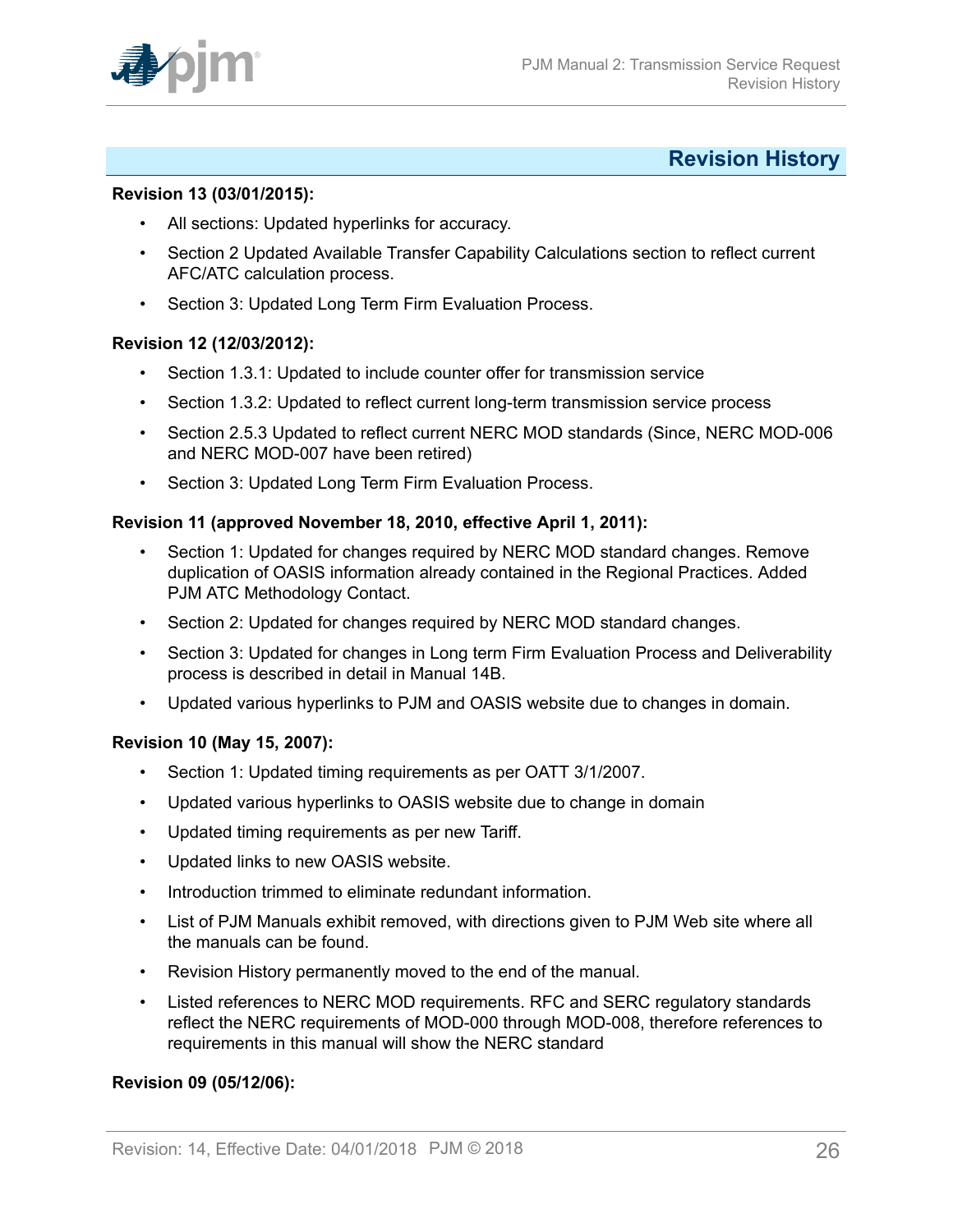

- Section 1: Transmission Service Request Process
	- o Updated "PJM Network Import Transmission Service Requests" to include Spot Import service.
- Section 2: Available Transfer Capability Calculations
	- o Updated "OASIS Service Types- OASIS Decrementing" to include Spot Import service.
- Updated Exhibit 1: List of PJM Manuals.
- Revisions were made to the following pages: 5, 16 and 24.

### **Revision 08 (04/14/05):**

- Updated Exhibit 1 to include new PJM Manuals.
- Section 1: Transmission Service Request Process
	- o Revised the Application Information
	- o Changed references of System Planning to Transmission Department
- Section 2: Available Transfer Capability Calculations
	- o Combined the AFC/ATC Principles and AFC/ATC Philosophy Sections
	- o Replaced Model Preparation Section with ATC Calculation Section
- Section 3: Long Term Firm Transmission Service Request Evaluation Process
	- o Renamed Section 3 (from System Impact Study)
	- o All of Section 3 was extensively rewritten

### **Revision 07 (12/01/03):**

- Section 1: Transmission Service Request Process
	- o Changed "Member Services Department" to "Member Relations Department"
	- o Revised the Applying for Authorization steps
	- o Revised the Written Requests for Long-Term Firm Point-to-Point Service steps
	- o Revised the Short-Term Firm Transmission Service Requests description
- Section 2: Available Transfer Capability Calculations
	- o Revised ATC Processing to reflect new calculation algorithms.
	- o Revised Transmission Margin to reflect changes to Capacity Benefit Margin and Transmission Reserve Margin
- Section 3: System Impact Study
	- o Added detail for Monthly and Yearly requests

### **Revision 06 (03/03/01):**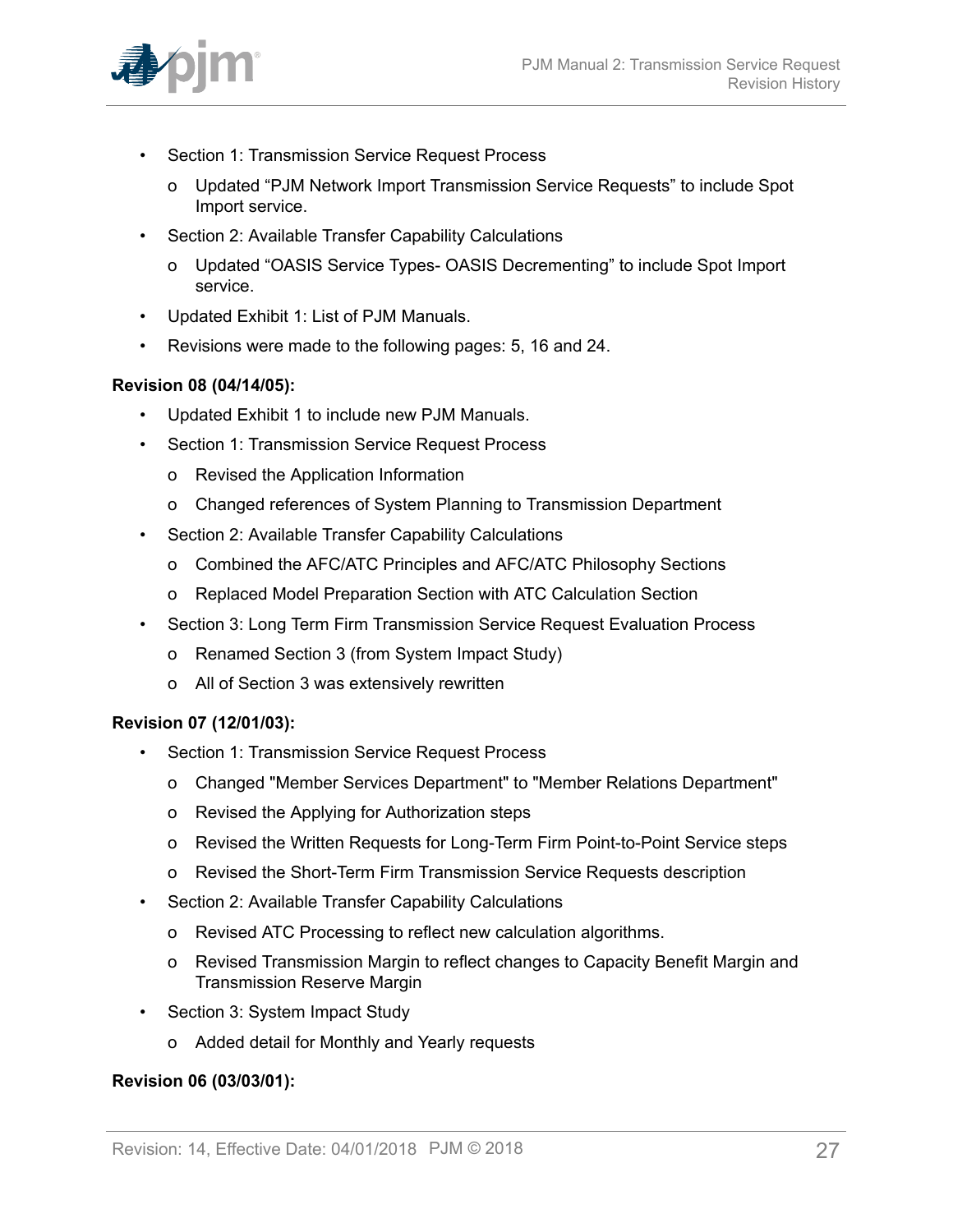

- Section 02: Available Transfer Capability Calculations
	- o Additional detail and clarification to Regional Coordination section of PJM ATC Philosophy.
	- o Clarification that PJM does not net transactions of opposite direction on a path in the ATC Processing section.
	- o Addition of detail in the Mid-Term ATC and Long-Term ATC sections. Interruptible loads are considered in service for ATC calculations, and that only Long-term Capacity Backed transactions are modeled explicitly in the base cases.
	- o Expanded detail for CBM development in the Capacity Benefit Margin section.
- Identified that TRM values are reviewed annually in the Transmission Reliability Margin section.
	- o Added a section identified as PJM Methodology and ATC Complaint Forum.
- Removed Attachment A: Definitions & Abbreviations. Attachment A is being developed into PJM Manual for *Definitions & Abbreviations (M-35)*.

#### **Revision 05 (06/02/99):**

- Section 01: Transmission Service Request Process
	- o Added section to discuss Transmission Loading Relief (TLR) and day-Secondary products.
	- o Revised "Earliest Request," "Latest Request," "Provider Response" and "Customer Confirmation" times for Short-Term Firm and Non-Firm Transmission Service Requests. Updated short-term service section to reflect recent policy changes.

#### **Revision 04 (10/09/98):**

- Section 02: Available Transfer Capability Calculations
	- o Revised Calculated Paths in "PJM ATC Overview" to reflect wide area "PJM to West" calculation.
	- o Revised list of Into PJM paths for which ATC and TTC information is posted on OASIS in "Posted Paths" under "OASIS."
	- o Revised Network Import names under "Posted Paths" under "OASIS."
	- o Added additional text to "Regional Coordination" under "PJM ATC Philosophy."
	- o Revised discussion of "PJM Western Interface" calculations under "PJM ATC Philosophy" to further define PJM Western Interface calculations.

### **Revision 03 (06/17/98):**

- Section 01: Transmission Service Request Process
	- o Revised "Earliest Request," "Latest Request," "Provider Response" and "Customer Conformation" times for Short-Term Firm and Non-Firm Transmission Service Requests.